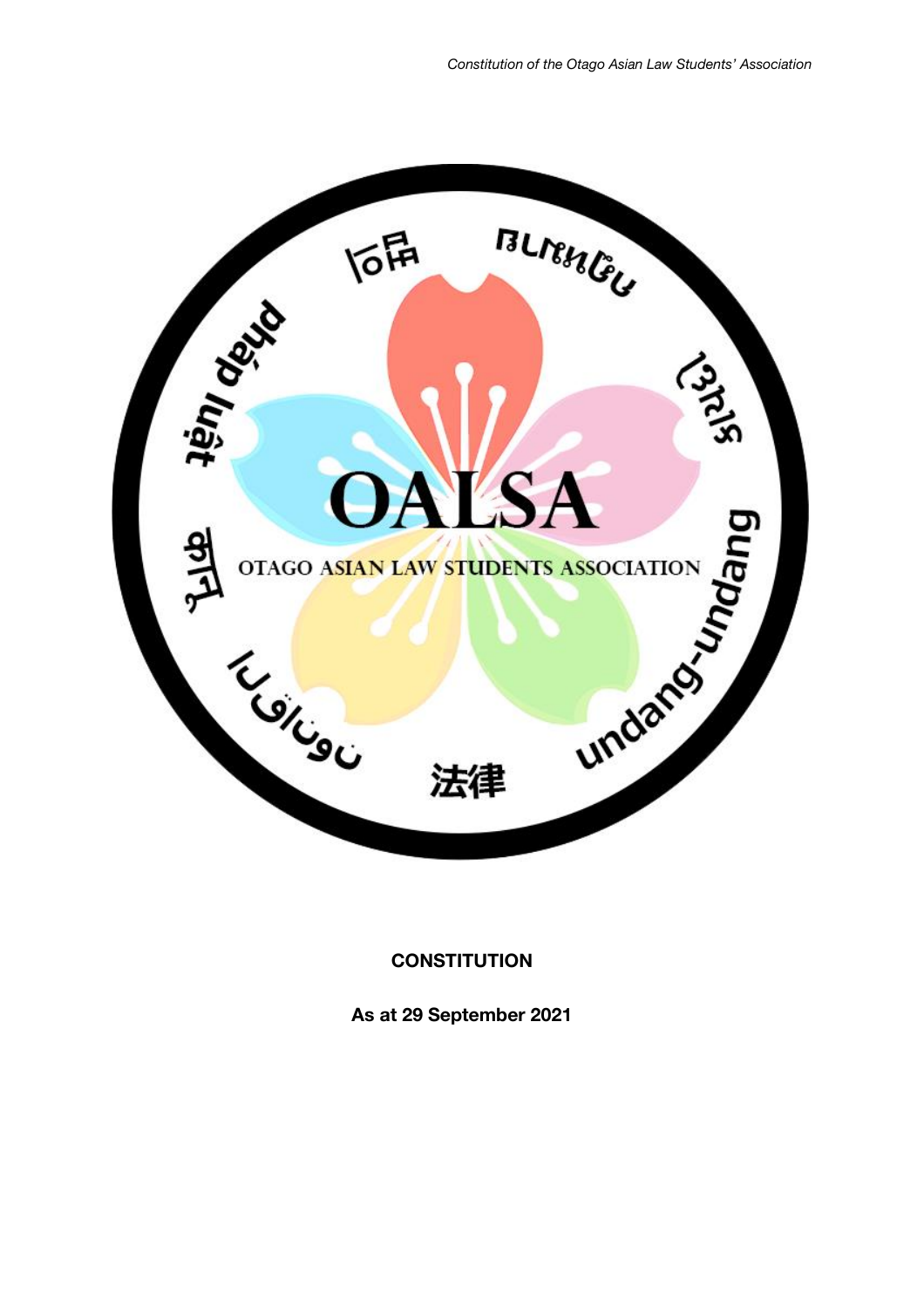# **Constitution of the Otago Asian Law Students' Association:**

# **1) Name**

a) The name of the Association shall be "the Otago Asian Law Students' Association"

# **2) Definitions**

- a) 'AGM' means Annual General Meeting.
- b) 'Association' means the Otago Asian Law Students' Association, or OALSA.
- c) 'the Constitution' refers to this Constitution of this Association.
- d) 'Executive member' means any Executive member referred to in clause 9(b).
- e) 'Faculty' means the Faculty of Law at the University of Otago.
- f) 'The Executive' means any member of OALSA who holds an executive position.
- g) 'General Meeting' means an AGM, SGM or the IGM.
- h) 'IGM' means Inaugural General Meeting.
- i) 'Life member' means any person bestowed a life membership in accordance with clause 6.
- j) (Member' means any member of the Association in accordance with clauses 5(a) and 5(b).
- k) **'**OALSA' means the Otago Asian Law Students' Association, or the Association.
- l) **'**OUSA' means the Otago University Students' Association
- m) 'SGM' means Special General Meeting.
- n) 'SOULS' means the Society of Otago University Law Students.
- o) 'SALSA' means the University of Auckland South Asian Law Students' Association.
- p) 'CLC' means the University of Auckland Chinese Law Club.
- q) 'KLSA' means the University of Auckland Korean Law Students' Association.
- r) ''UCALSS' means the University of Canterbury Asian Law Students' Society.
- s) 'ALSA(Waikato)' means the Waikato Asian Law Student Association.
- t) 'ALSA(VuW)' means the Asian Law Students' Association within Victoria University of Wellington.
- u) 'ALN' means the Asian Legal Network.

# **3) Interpretation**

- a) The Executive has the sole power to interpret these rules.
- b) These rules will be interpreted in a way such as to confer validity rather than invalidity of actions.
- c) In any matter not provided for by these rules, the Executive Committee has discretion to adopt appropriate procedures, bearing in mind the aims and functions of OALSA.

# **4) Values and Principles**

- a) The Association must adhere to the broad values and principles of advocacy, inclusion, pride, community, and allyship.
	- i) **Advocacy** entails supporting the interests of Asian-identifying law students, both within and outside the law school.
	- ii) **Inclusion** involves embracing all Asian-identifying law students, irrespective of age, gender, sexuality, political opinion, nationality or ethnicity. This involves a concentrated effort on attracting and retaining a diverse membership and maintaining a club culture free of exclusivity and prejudice.
	- iii) **Pride** involves fostering a sense of confidence and self-respect amongst members of the Asian legal community.
	- iv) **Community** involves fostering a feeling of belonging and commitment between Asian-identifying law students. OALSA strives to build a positive community through mentoring, communicating, cooperating and respecting each other in order to achieve our goals.
	- v) **Allyship** involves supporting, consulting, and liaising with minority ethnic groups, SOULS, TRWP, PILSA, PILO, OUSA-affiliated Asian cultural clubs, SALSA, CLC, KLSA, UCALSS, ALSA(Waikato), ALSA(VuW) and all other relevant law executives. This involves the active recognition of the unique status of Māori within Aotearoa.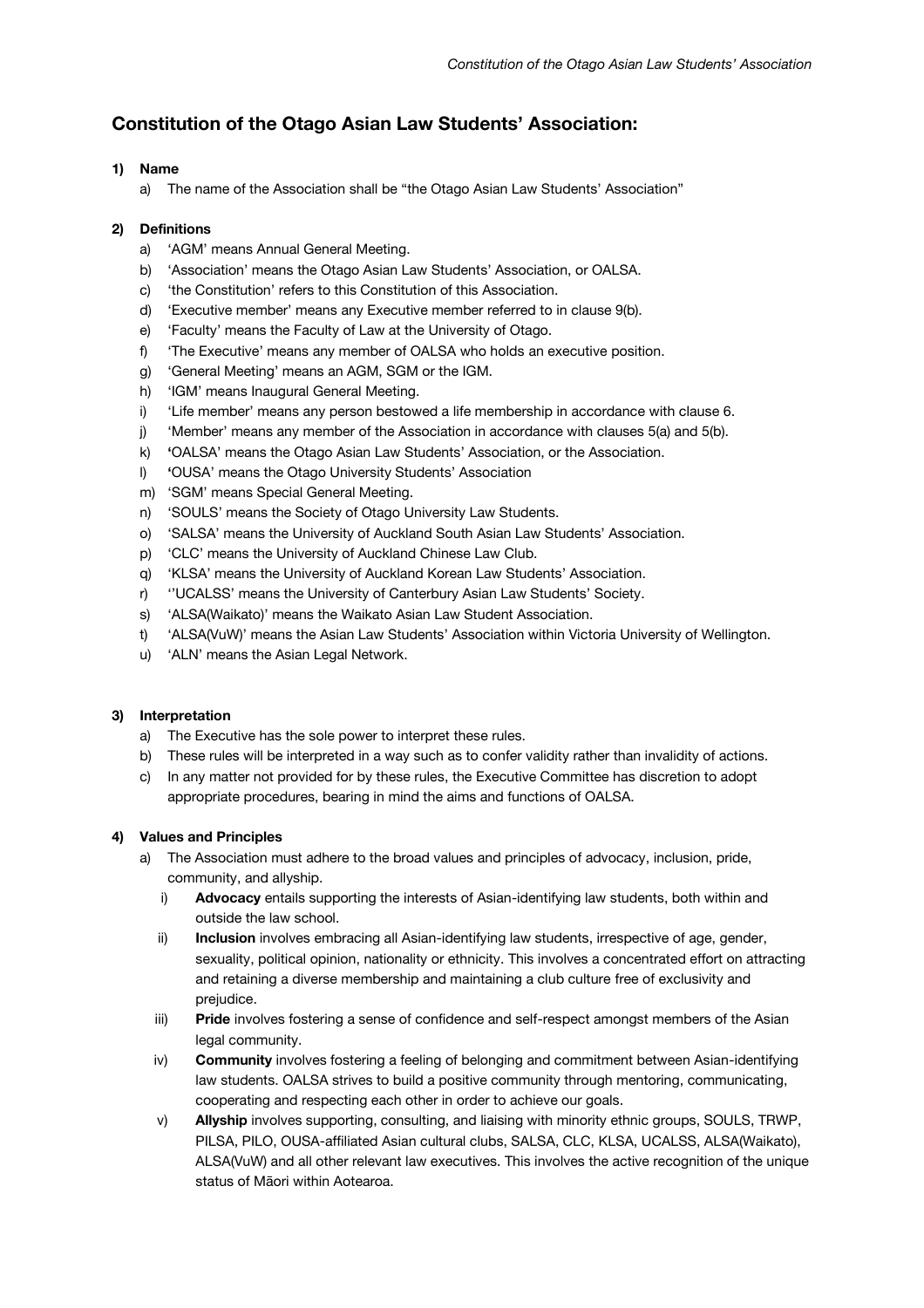# **5) Functions**

- a) Any income, benefit or advantage shall be used by the Executive for the following:
	- i) to support and advocate for Asian law students within the Faculty;
	- ii) to support academic excellence by Asian law students within the Faculty, academic excellence being deemed to include future employment;
	- iii) to promote and encourage participation of Asian students in Faculty events and competitions;
	- iv) to promote and encourage participation of Asian students in SOULS events and competitions;
	- v) to facilitate, communicate and develop positive networks and relations with other student associations that are affiliated with SOULS such as, but not limited to, Te Roopu Whai Putake and the Pacific Island Law Students' Association;
	- vi) to promote and project a positive image of an Asian legal identity at the University of Otago;
	- vii) to ensure all processes and initiatives implemented by the Executive Committee respect the aims as stated in clause 4(a), as well as the cultural diversity of the Association, the Faculty and wider university community; and
- viii) to develop, create and run initiatives in lie with the abovementioned aims, functions and objectives in order to increase representation of Asian students within this Faculty and thus the wider legal community.
- b) OALSA is not formed for the pecuniary gain of its members
	- i) Nothing in this constitution shall allow any monetary funds of OALSA to be used by or made available to any Association member or person associated with OALSA for their own personal benefit or profit.
	- ii) The Club may make payment as reasonable remuneration to any servant or officer of OALSA or the payment of reasonable expense to any authorised representative or delegate of OALSA.
	- iii) Reasonable remuneration shall not exceed market rates for the provision of equivalent goods or services
- c) The aims of OALSA shall not, in any significant way, contradict the objectives of OUSA

# **6) Membership**

- a) Any Asian-identifying student is eligible to be member of OALSA, if they are, enrolled in any University of Otago LAWS 100, 200, 300, 400 or 500 level undergraduate paper, studying towards a Masters of Laws (LLM), or studying towards a Doctor of Philosophy in Law (PhD).
- b) Provided the student meets the requirements in clause 5(a) they may become a member via the Google form created for that year's membership registration in the OALSA Google drive and payment of that year's subscription fee (if any).
	- i) OALSA shall only levy upon its members such fees or subscriptions as have been ratified by the AGM of the Club.
	- ii) Any member of OALSA who does not pay any required subscription within one calendar month of joining shall not be permitted to exercise the privileges of membership until the subscription is paid.
- c) The Vice-President shall keep a correct and up to date membership list.
- d) Any OALSA member may at a reasonable time request to inspect the records and documentation of OALSA.
- e) Membership shall include any persons bestowed with life membership.
- f) OALSA shall, in normal circumstances, have no less than 75% of total membership comprised of OUSA members.
- g) OALSA shall in normal circumstances have no less than ten members.
- h) Membership shall be deemed to continue until a formal resignation is received by the OALSA Executive or by the end of the calendar year.
- i) A club member may not be suspended or expelled unless the committee resolves to do so by special resolution.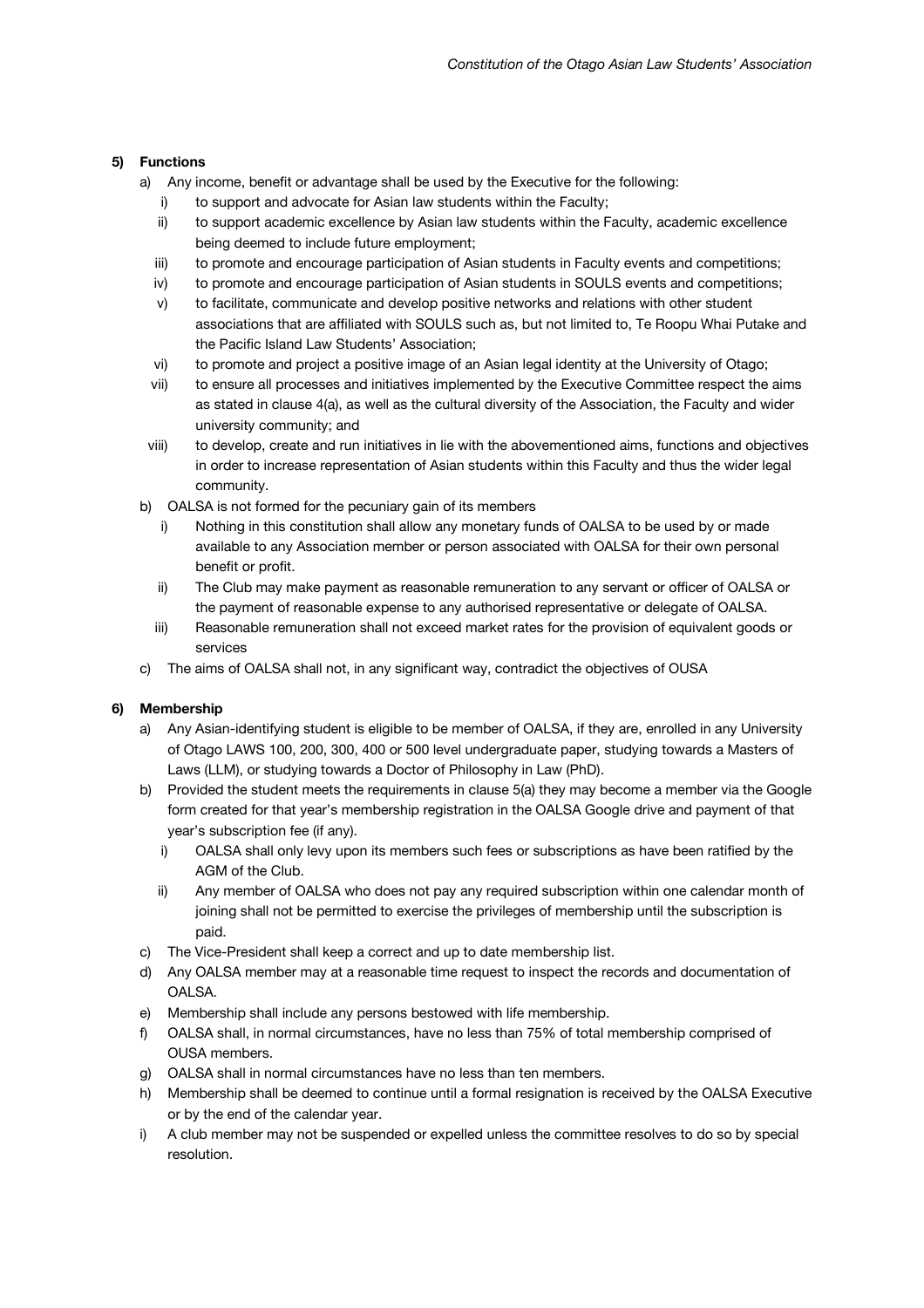- i) The suspended member will be relieved of any powers and responsibilities and is not permitted to attend club activities.
- ii) A special general meeting must be called within three months to expel the member or the suspension lapses.
- j) The following procedure must be used to expel a club member:
	- i) Written notice of any meeting regarding the expulsion and of the basic allegations and charges against the member must be received in person 30 days prior to the meeting taking place.
	- ii) That a special general meeting is called which the member to be expelled may attend in person, or submit in written form, grounds for his or her defence.
	- iii) The motion to expel a club member must be passed by special resolution.
	- iv) That the member is informed in writing of the decision of the meeting and the length of his or her expulsion.
	- v) Where a member of the Club is expelled, that member shall have the right of appeal to the OUSA Executive.

# **7) Life membership**

- a) Despite any other clause in this constitution, a life member may not vote at an AGM or SGM.
- b) The Executive may grant life membership to one person per term when:
	- i) all members of the Executive agree that the person should be granted life membership; and
	- ii) the granting of life membership is voted on and approved at an AGM or SGM.
- c) Any person becomes a life member if the motion is passed by a two-thirds majority of those present and voting.
- d) Any person granted life membership under this clause becomes a life member of OALSA immediately upon the motion being carried at an AGM or SGM.
- e) When any person becomes a life member of OALSA under this clause, the Constitution shall be amended to insert their name into Schedule 2.

# **8) Ceasing membership**

- a) Membership of OALSA will terminate automatically at the start of the following academic year.
- b) Any member of OALSA may resign from the Association by giving written notice to the Executive.
- c) The Executive may suspend or expel any member of the Association for conduct (including sexual misconduct) that brings the Association into disrepute. Suspension or expulsion must be on reasonable grounds.
- d) Any member of the Society or Executive member about whom a formal complaint of sexual misconduct has been laid with the University Proctor may be placed on probation from attendance at the Executive's events at the discretion of:
	- i.) The current Executive (represented by the President); and
	- ii.) The Dean of Law; and
	- iii.) The University Proctor.
- e) This probation may occur pending the outcome of any investigation. Any findings of sexual misconduct may result in the permanent removal of the Executive member or Society member from the Society and a ban from any further attendance to OALSA events, at the discretion of the parties as outlined in Clause 8(d)(i)-(iii).

# **9) Annual subscription**

- a) The Executive will determine the amount of the annual subscription to be paid into the OALSA bank account (if any).
- b) Any amount paid under clause 8(a) is non-refundable.

# **10) The Executive Committee (the Executive)**

a) The Executive shall conduct the day-to-day operation of the Association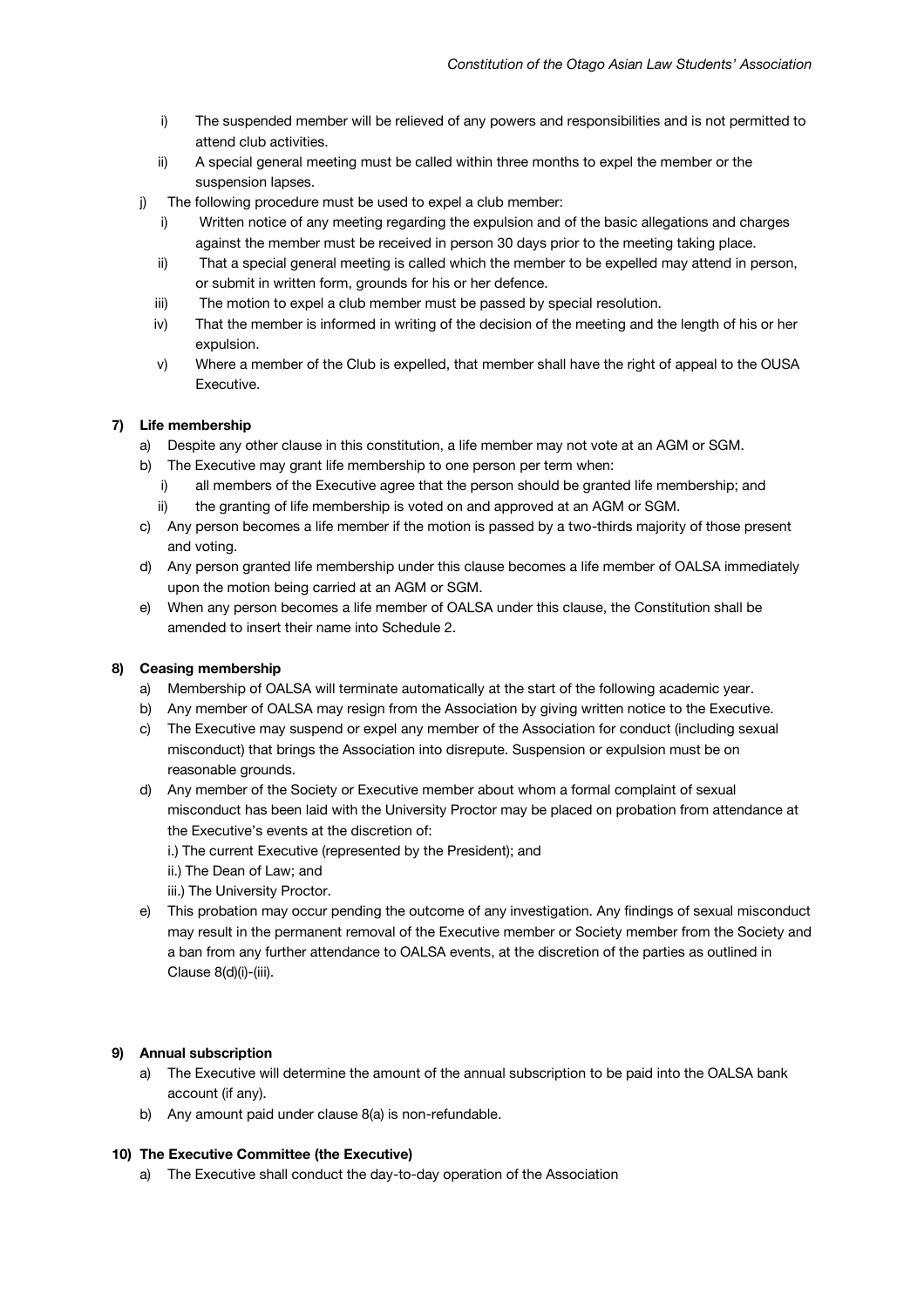- b) The Executive shall usually consist of :
	- i) a President;
	- ii) a Vice-President;
	- iii) a Treasurer;
	- iv) an Events Officer ;
	- v) an Educations Officer ;
	- vi) a Mentoring and Equity Officer ;
	- vii) a Communications Officer; and
- viii) one or two Junior Representatives
- c) Individuals on the Executive retain their voting rights as Members.
- d) Incoming Executive members elected at an AGM will hold office from the 15th of November the year they are elected at the AGM, until the next AGM or until an officer resigns.
- e) Incoming Executive members elected at an SGM or Executive Meeting will hold office from the day they are elected or nominated, until the 15th of November or until an officer resigns.
- f) An Executive officer will cease to hold office if they resign.
	- i) Such resignation shall be effective immediately upon receipt in writing by the Executive
	- ii) If a vacancy on the Executive occurs during the year, providing the quorum remains, the Executive may appoint any member to fill such a vacancy unless it has occurred due to a no confidence vote.
	- iii) If a vacancy occurs due to a no confidence vote, then Clause 18 will apply
- g) After the AGM, the Executive must delegate any or all of its powers to the Executive elected at the AGM with the consent of the Executive elect.
- h) The Executive will meet not less than once a month during the University term as defined by the University of Otago calendar.
- i) Five members of the Executive will constitute a quorum.
- j) The Executive will make decisions by Executive resolution. All such decisions shall be valid and binding on the members, only so far as they do not conflict with these rules, the rules of OUSA, or decisions of the OUSA Executive.
- k) The Treasurer, or in their absence the Vice-President or another member of the Executive Committee, will keep detailed minutes of all meetings of the Executive.
- l) One member of the Club Committee shall be elected to represent the Club on the OUSA Affiliated Clubs Council.

# **11) Eligibility of persons to be a member of the Executive**

- a) To be on the Executive in any position other than Junior Representative, a person must be a Member under clause 5 at the time of their election and be enrolled in any LAWS , 200, 300 or 400 level undergraduate papers, studying towards a Masters of Laws (LLM), or studying towards Doctor of Philosophy in Law (PhD).
- b) If, for any reason, an individual on the Executive is not a Member in the year in which they are elected, their position will not be deemed to be vacant until the 15<sup>th</sup> day of March of the following year, at which point it will be deemed to be vacant unless the individual has become a Member.

# **12) Executive Powers**

- a) All powers herein granted shall be vested in the Executive. The management and control of OALSA shall be deputed to the Executive who represent the Association
- b) The Executive is bound by the Constitution and cannot alter it except by legitimate process.
- c) Decisions are made unanimously by the members of the Executive at meetings.
- d) The President, Vice President and Treasurer shall have signing authority for OALSA and may access and manage the OALSA bank account as so to further the aims and functions of OALSA under clause 4.
- e) The Executive may not bind its successors with the exception of clause 19 under this Constitution.

# **13) Roles of all members of the Executive**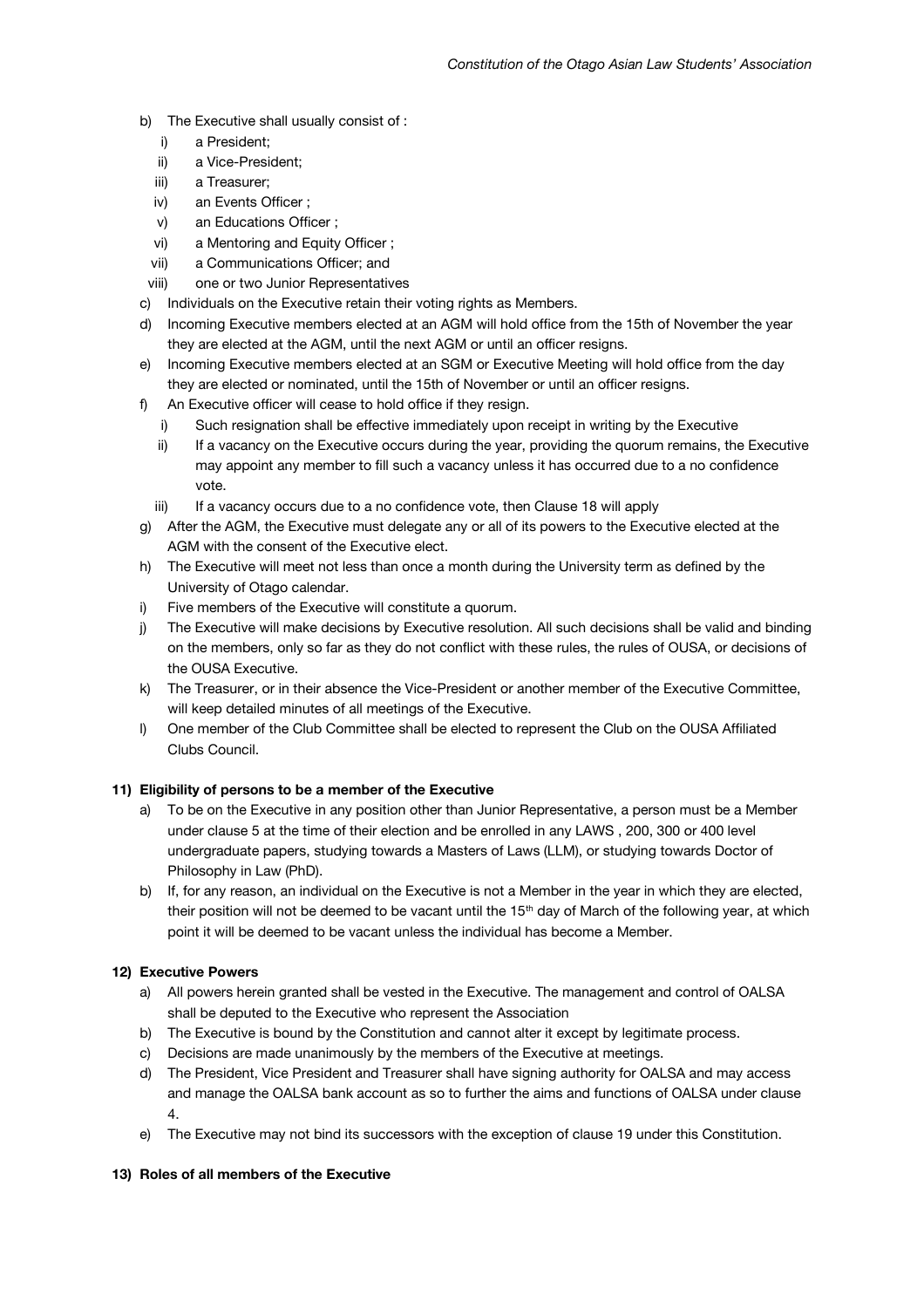- a) All members of the Executive shall:
	- i) uphold the aims and functions of the Association outlined in clause 4;
	- ii) be positive representatives of the Association;
	- iii) assist in making events and activities organised by the Association successful;
	- iv) build and maintain good relationships with members, sponsors, the Faculty and other SOULS affiliated institutions;
	- v) make responsible financial decisions; and
	- vi) abide by this Constitution.
- b) The responsibilities of each Executive member are determined by Schedule 1. The responsibilities of each Executive member in Schedule 1 are not exhaustive.
- c) An Executive member may assist any other Executive member to perform their role when necessary.
- d) All previous Executive members are responsible for conducting a comprehensive handover to their successor before relinquishing their position. This includes, but is not limited to, updating the written handover document for their role.

#### **14) Executive member ceasing to hold office, and replacing them**

- a) A Member ceases to be an Executive member:
	- i) if they cease to meet the eligibility requirements in clause 10;
	- ii) once the President receives written notification from the member that they no longer wish to be an Executive member or if the President resigns, written notification is received by the Vice-President;
	- iii) if an Executive member misses three consecutive Executive meetings without apology and a motion is passed by an Executive meeting by at least three-quarters of Executive members that the individual has abandoned office;
	- iv) if the Executive member fails to perform the duties required of all Executive members under clause 12 and/or required of their individual portfolios and, at a meeting of the Executive, a motion is moved by the President or Vice-President and passed by vote of three-quarters of the Executive that the member be deemed to have been removed from office; or
	- v) if they die or become incapacitated.
- b) If a Member ceases to be an Executive member through clause 13(a)(i), the Executive must within 28 days take steps to find a suitable replacement, either by an SGM, internal appointment or redistribution of workload amongst the remaining Executive members.
- c) Where an SGM is held to replace a President, despite any clause in this Constitution, the Vice-President:
	- i) chairs the SGM and performs the functions of the President at the SGM; and
	- ii) if at the time of the AGM the President has ceased to be the President, chairs the AGM and performs the functions of the President at the AGM.

#### **15) Associate members of the Executive**

- a) The Executive may appoint a Member as an associate member of the Executive with the consent of that Member and by a decision endorsed by three-quarters of the Executive at a meeting of the Executive.
- b) An associate member of the Executive:
	- i) has the roles of the member of the Executive under clause 12:
	- ii) may attend meetings of the Executive;
	- iii) may not cast a vote at meetings of the Executive; and
	- iv) may assist any member of the Executive to perform their role.
- c) An associate member of the Executive ceases to be an associate member of the Executive if:
	- i) they cease to be a Member under clause 7;
	- ii) a decision that they should no longer be an associate member of the Executive is endorsed by three-quarters of the Executive at a meeting of the Executive;
	- iii) the term of the Executive that appointed them ceases; or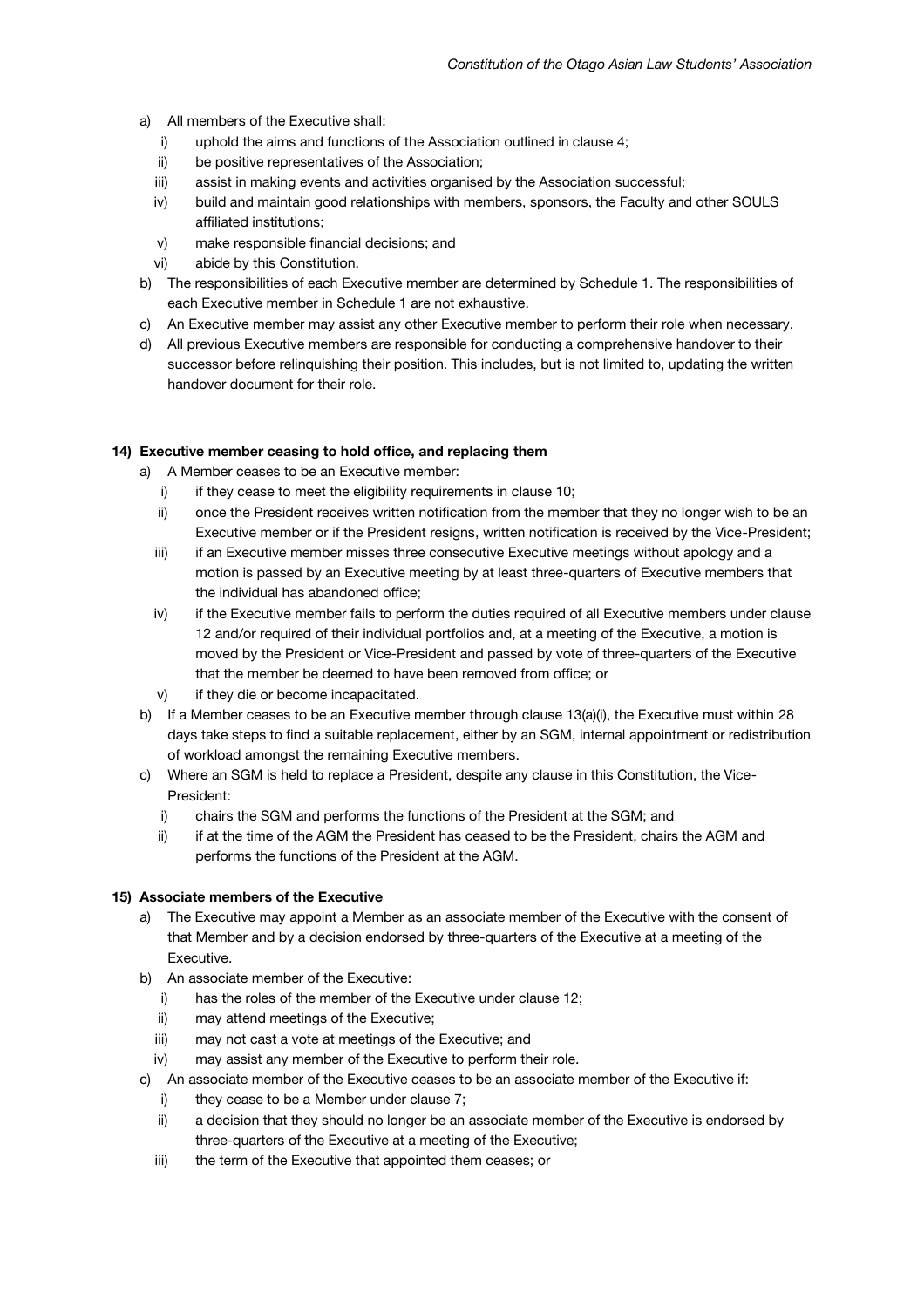iv) the President receives written notification from the associate member of the Executive that they no longer consent to being an associate member of the Executive.

# **16) Finances**

- a) The control of all Association funds will vest in the Executive.
- b) Management of all funds will be the function of the Treasurer.
- c) The Treasurer will
	- i) Keep proper accounts of all financial transactions entered into by the Association, including bank statements;
	- Prepare the statement of accounts and balance sheet for the financial year
- d) All financial transactions of the Association will be signed by any two of the following: the President, the Vice President, the Treasurer.
- e) Where the Executive considers it appropriate for the achievement of the Association's aims and functions, it may authorise the investing of money by the Association.
- f) Where the Executive considers it appropriate for the achievement of the Association's aims and functions, it may authorise the borrowing of money by the Association.
- g) Not more than \$10,000 may be borrowed unless a motion is passed at an AGM or SGM authorising the borrowing.

# **17) Requirements for AGM and SGMs**

- a) Seven (7) days' notice must be given by the Vice-President before an SGM may be held by email.
	- i) The notice shall include an agenda of business to be conducted at the General Meeting
- b) Fourteen (14) days' notice must be given by the Vice-President before an AGM may be held by email The notice shall include an agenda of business to be conducted at the General Meeting
- c) The quorum of an AGM or SGM is ten (10) members.
- d) Only Members may vote at General Meetings, elections and by-elections. Every member present shall be entitled to one vote
- e) Voting at an AGM or SGM will be done by a show of hands except in the case of an election which will be conducted by closed ballot.
- f) Every motion shall be moved by one member and seconded by another.
- g) The President will act as chairperson of all General Meetings. In the absence of the President, another member of the Executive Committee will be appointed as chairperson in the order of priority set down in clause 9(b).
- h) The Treasurer, or in their absence,the Vice-President or another member of the Executive Committee will keep detailed minutes of all General Meetings.

# **18) The AGM**

- a) The AGM must be held once in each university year and occur during the second semester at such time and place as the OALSA Executive shall decide.
- b) The President shall call the AGM
- c) The AGM shall be held for the following purposes:
	- i) To receive the President's report on the term of the Executive;
	- ii) To receive the Treasurer's report on the annual financial statements of the Association;
	- iii) Election of the Executive for the next term; and
	- iv) any other resolution put to the meeting.

# **19) SGMs**

- a) Subject to clause 18(2), SGMs may be held at the discretion of the Executive during regular university semester time
- b) The Executive must call an SGM within 14 days of the day when it receives a written request to call an SGM signed by a quorum of Members who are each identified by their full names and student identification numbers.
- c) At an SGM that President shall: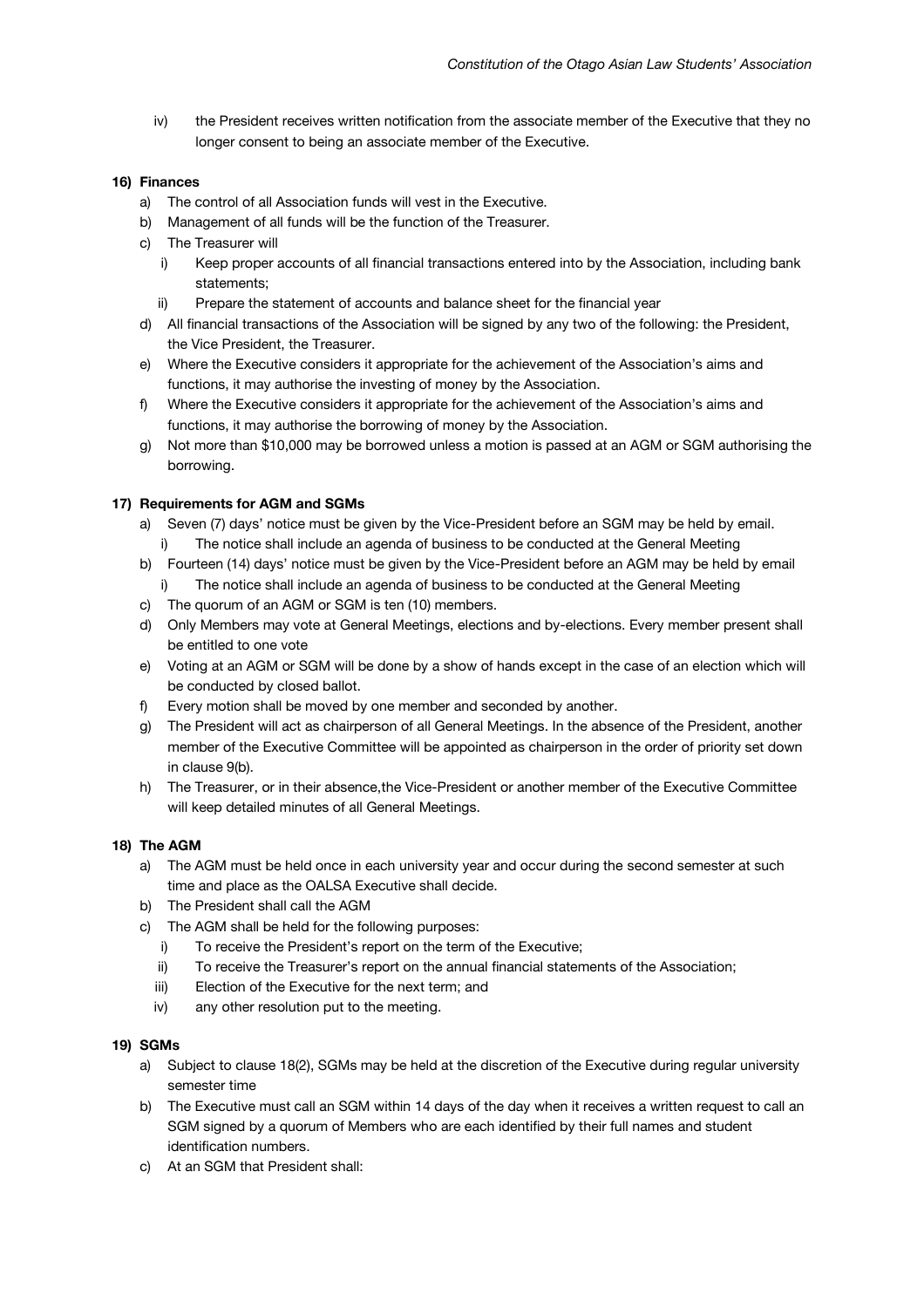- i) propose a motion that the minutes of the most recent SGM be adopted unless the AGM was held after the most recent SGM; and
- ii) call for any motions to amend the Constitution before beginning any elections.
- d) At any Special General Meeting a motion of no confidence in the Executive, or any member thereof, may be passed by special resolution provided that 14 days notice of such intention has been given.
	- i) On the passing of such motion, the executive member shall be deemed to have resigned and the meeting shall then have the power to, and may proceed to elect a new Executive member to the vacant position(s).

# **20) The IGM**

- a) The IGM shall be held on the date of the IGM in 2019.
- b) The IGM will:
	- i) elect the first Executive;
	- ii) adopt this Constitution; and
	- iii) affiliate OALSA with the OUSA and SOULS.
- c) The chairperson for the IGM shall be agreed upon by nomination (self-nomination permitted) and a show of hands. The chairperson at his/her discretion shall appoint another Member to keep detailed minutes of the IGM.
- d) The IGM shall proceed per clause 16, excluding the requirements outlined in subclauses 16(a), 16(e) and 16(f).
- e) The election procedure taking place during the IGM shall be governed by this clause 19. Clauses 20, 21 and 22 shall not apply insofar as they govern the AGM and SGM election procedures.
	- i) This first election shall be held by closed ballot.
	- ii) The chairperson will set a time within which voting may take place, bearing in mind the need to encourage the widest possible participation by those eligible to vote.
	- iii) All Members may vote in the election
	- iv) All Members are eligible for nomination to the Executive
	- v) Where a person is elected to more than one position on the Executive, that person will be obliged to resign from all but one of those positions.
	- vi) The Executive elected at this first election shall hold office until the AGM to be held in the second semester of 2019.
	- vii) The returning officers for this first election will be appointed by the chairperson. The returning officers shall count the votes.
		- (1) For the any position, the candidate with the highest number of votes will be elected.
		- (2) For any position, if no confidence receives the highest vote, no candidate will be elected and a by-election will be held, or a Member will be appointed by the chairperson within 28 days of the IGM provided he/she consents.
		- (3) Once results have been announced, a recount may be requested by any candidate in the election in writing to the chairperson. The recount is subject to the following rules:
			- (a) the request must be made within 24 hours of the IGM at which the results were announced;
			- (b) the returning officers will be responsible for recounting the votes within a reasonable time;
			- (c) no additional votes may be cast to be included in the recount; and
			- (d) the results of the recount are final.
		- (4) If the IGM fails to elect any Executive member, then an SGM shall be held at least 28 days after the IGM for the purposes of appointing an Executive member.
- f) Adoption of this Constitution shall be agreed upon by quorum set out in subclause 16(b). Any proposed amendments to this Constitution shall be submitted prior to the IGM and will be adopted through a simple majority vote of Members present at the IGM.
- g) Affiliation of OALSA with OUSA and SOULS shall be agreed upon by those entities through their own processes, and subject to approval by OALSA members by quorum set out in subclause 16(b).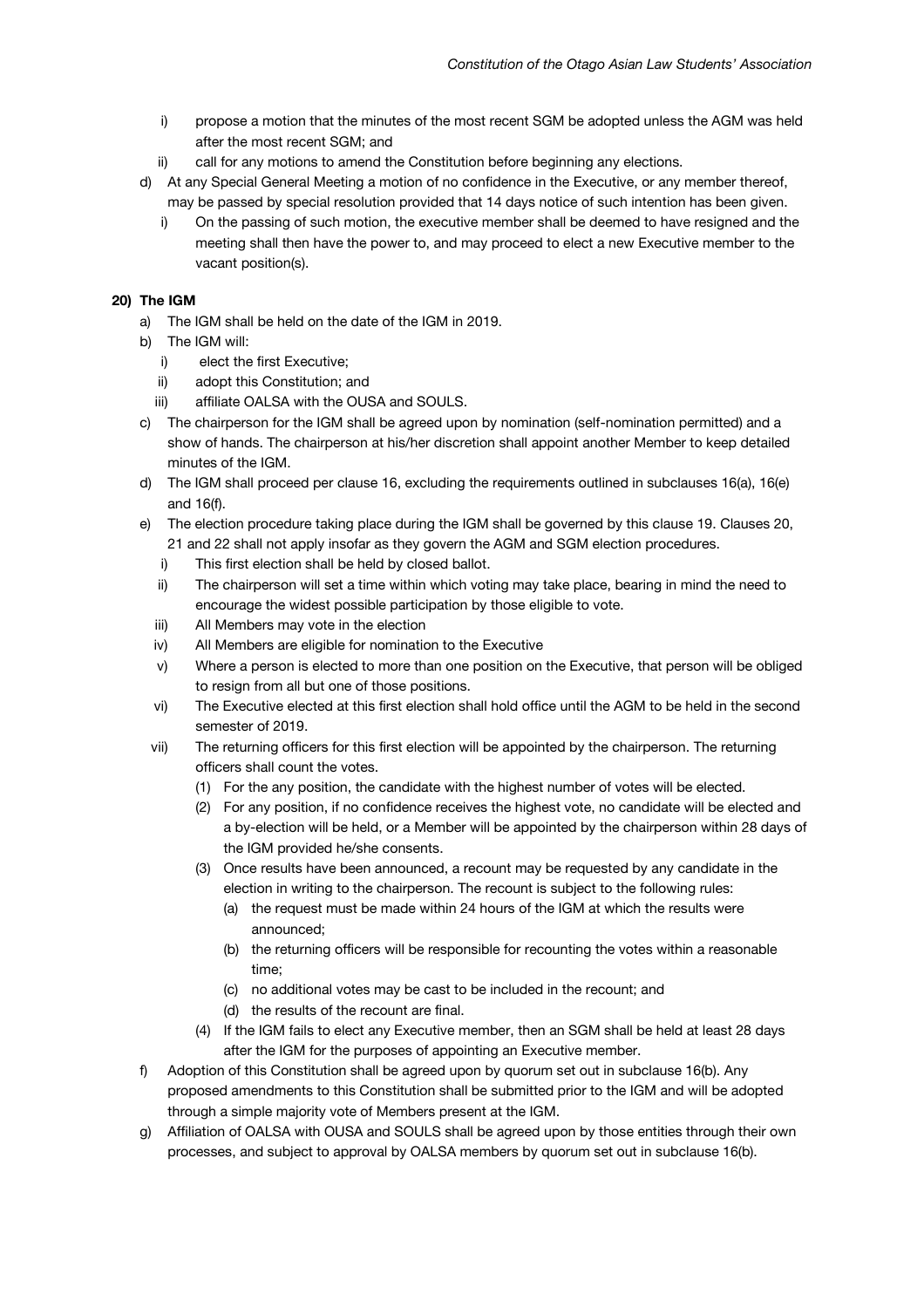h) Following the IGM, this clause 19 will be redundant, and it and any references to it or the IGM shall be removed from this Constitution by the first Executive.

#### **21) Elections**

- a) Subject to clause 19, elections may only be held at the AGM or at an SGM.
- b) All elections will be held by closed ballot following the closing of an AGM and/or SGM.
	- i) The Executive will set a time within which voting may take place, bearing in mind the need to encourage the widest possible participation by those eligible to vote.
- c) All Members may vote in the election and by-elections.
- d) Times at which nominations and voting will be open must be made available no less than fourteen (14) days prior to the AGM or SGM.
- e) Election to the Executive (except for the Junior Representative) for the following year will take place at the AGM.
- f) The Executive must give notice of the election and the opening of nominations as the Vice-President considers appropriate.
- g) Members are eligible for nomination to the Executive if they are enrolled in any LAWS 200, 300 or 400 level undergraduate papers, studying towards a Masters of Laws (LLM), or studying towards a Doctor of Philosophy in Law (PhD).
- h) Where a person is elected to more than one position on the Executive, that person will be obliged to resign from all but one of those positions.
- i) The Executive may set further rules for the conduct of elections insofar as those rules do not conflict with these rules and bearing in mind the need to encourage widest possible participation by those eligible to vote.

#### **22) Returning Officers**

- a) Subject to clause 19, the outgoing Executive will appoint a returning officer for any elections held.
- b) The returning officer can not be a member or executive officer of the Association.
- c) The returning officers are responsible for accounting for the closed ballot and ensuring that the elections are conducted fairly and without prejudice.

#### **23) Election results**

a) The returning officers must count the votes.

- i) For any position, the candidate with the highest number of votes will be elected.
- ii) For any position, if no confidence receives the highest vote, no candidate will be elected and a byelection will be held, or a Member will be appointed by the chairperson within 14 days of the AGM provided he/she consents.
- b) Once results have been announced, a recount may be requested by any candidate in the election in writing to the chairperson. The recount is subject to the following rules:
	- i) the request must be made within 24 hours of the AGM or SGM at which the results were announced;
	- ii) the returning officers will be responsible for recounting the votes within a reasonable time;
	- iii) no additional votes may be cast to be included in the recount; and
	- iv) the results of the recount are final.

# **24) Unsuccessful elections**

a) If the AGM fails to elect any Executive member, an SGM shall be held at least 14 days after the AGM for the purposes of appointing an Executive member.

#### **25) Junior Representative(s) appointment**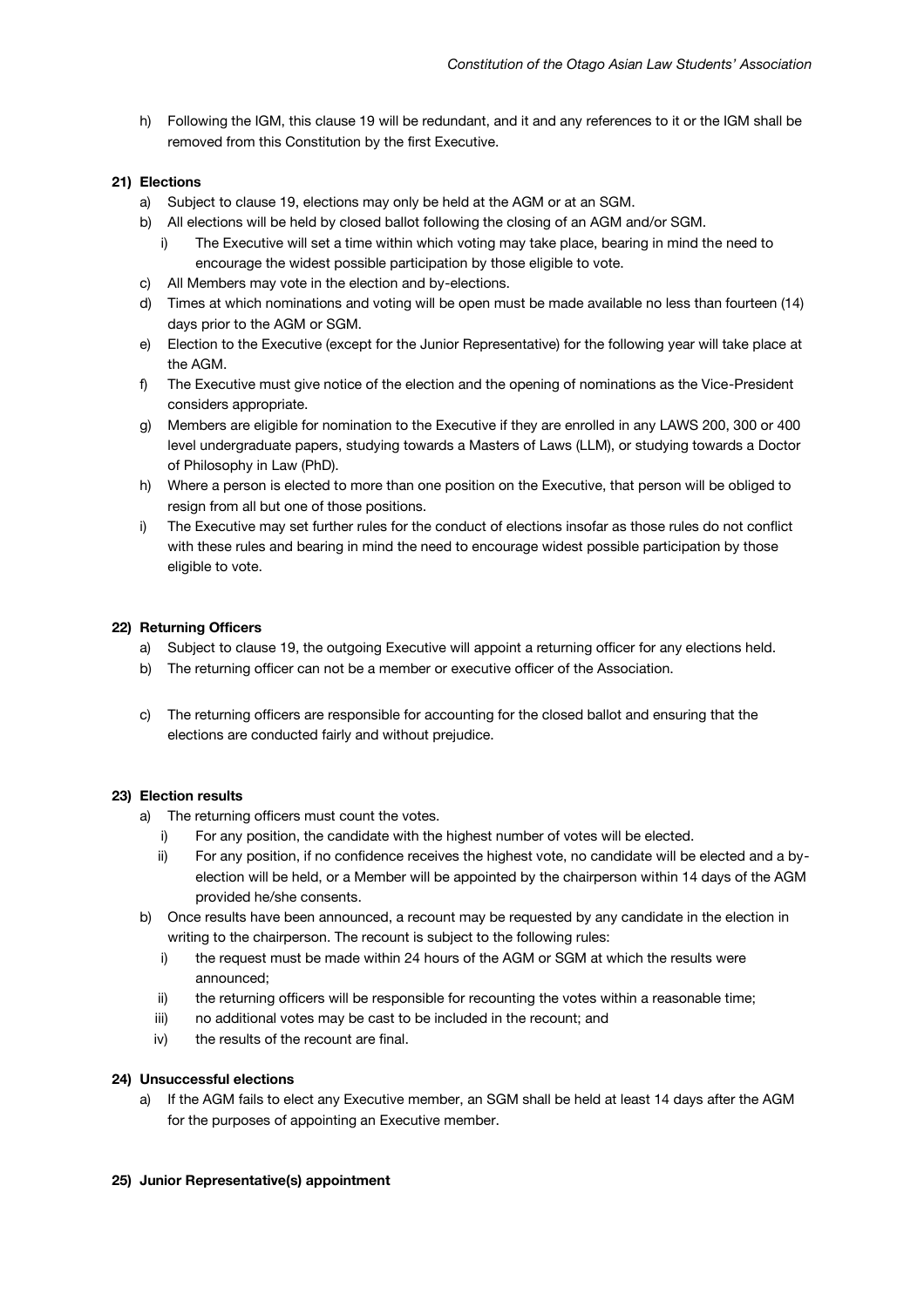- a) The Junior Representative(s) shall be appointed by the incoming Executive at an executive meeting before 31 March of that year.
- b) The Vice-President must create a process in which members enrolled in 100 and 200 level LAWS papers can nominate themselves.
- c) Second-year appointment
	- i) Members are eligible for nomination to second-year representative if they are enrolled in any LAWS 200 paper.
	- ii) The second-year candidate with the highest number of votes by the Executive members will be appointed, unless no confidence receives the highest vote.
	- iii) If no confidence receives the highest vote or if no candidate runs, no candidate will be appointed and a by-election will be held, or a Member will be appointed by the Mentoring and Equity Officer within 14 days of the executive meeting provided they consent.
	- iv) Each executive officer has the following number of votes (but can only cast their votes towards one nominee):
		- President: 3
		- Vice-President: 3
		- Treasurer: 2
		- Events Officer: 2
		- **Educations Officer: 2**
		- Communications Officer: 2
		- Mentoring and Equity Officer: 7
	- v) The appointment process and total votes must be recorded in the minutes for that meeting.
	- vi) The Treasurer must count the number of votes.
	- vii) The elected Junior Representative must be notified within 48 hours.
- d) First-year appointment
	- i) Members are eligible for first-year representative nomination if they are enrolled in LAWS101.
	- ii) The first-year candidate with the highest number of votes by the Executive members will be appointed as the second Junior Representative, unless no confidence receives the highest vote.
	- iii) If no confidence receives the highest vote, the position may remain vacant for that year.
	- iv) Each executive officer has the following number of votes (but can only cast their votes towards one nominee):
		- President: 4
		- Vice-President: 4
		- Treasurer: 1
		- Events Officer: 2
		- **Educations Officer: 2**
		- Communications Officer: 1
		- Mentoring and Equity Officer: 6
	- v) The appointment process and total votes must be recorded in the minutes for that meeting.
	- vi) The Treasurer must count the number of votes.
	- vii) The elected Junior Representative(s) must be notified within 48 hours.

# **26) Affiliation**

- a) The Association is affiliated with OUSA.
	- i) OALSA and its members present and future shall be bound by the rules of OUSA, and every such OALSA and all such members shall be so bound in all respects. Where the OUSA constitution is not expressly mentioned in the constitution of OALSA, the provisions of the OUSA constitution shall be read into the document.
	- ii) OALSA's affiliation to OUSA shall automatically lapse if The Club fails or ceases to comply with the OUSA Affiliation Policy or Section 18 of the OUSA Constitution and Rules.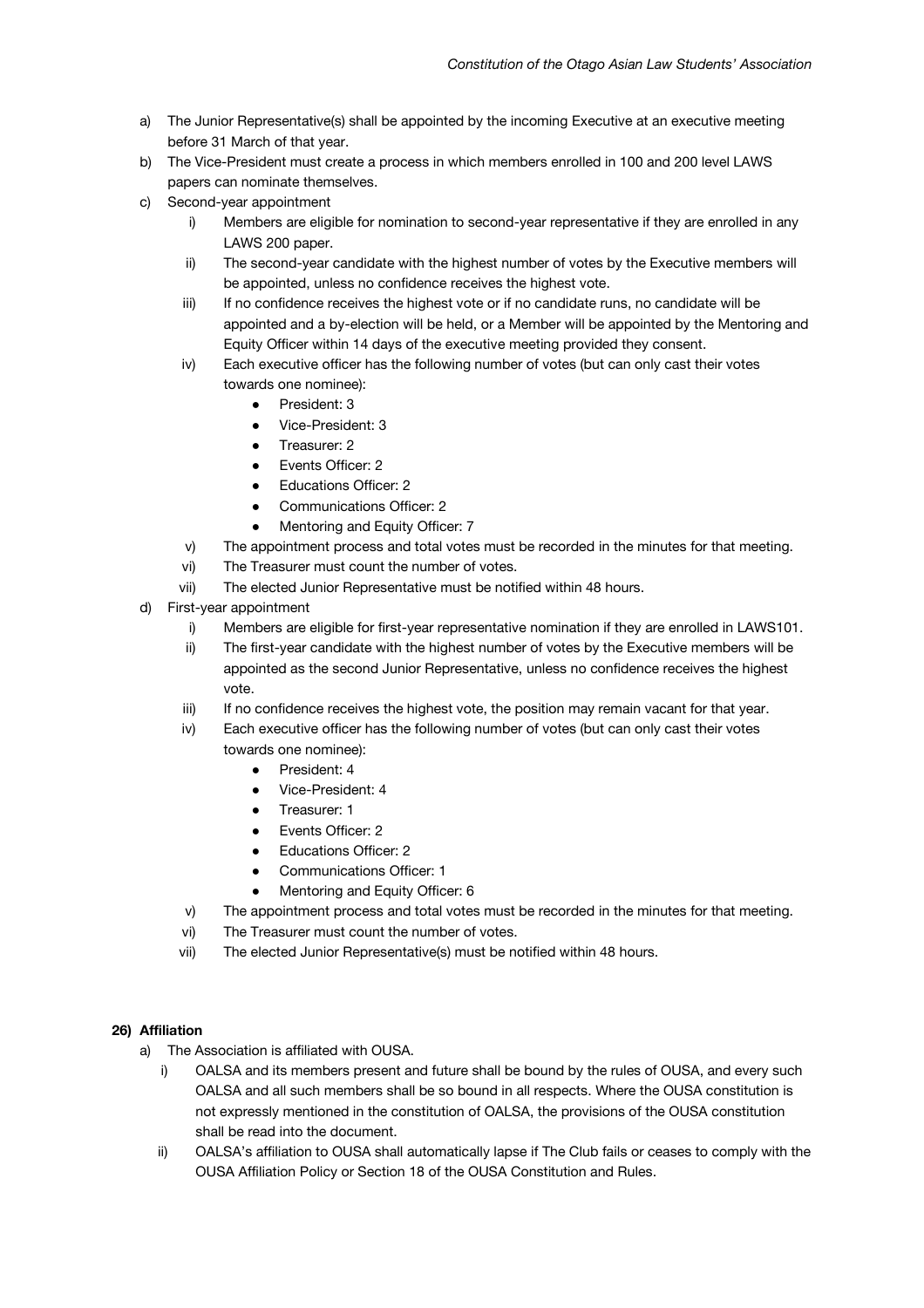- iii) OALSA shall not become affiliated to or in any way connected with any other organisation without the consent of the OUSA Executive.
- iv) Any affiliation to any other body entered into without the OUSA Executive's consent shall be null and void
- b) The Association is affiliated with SOULS.
- c) The Association is affiliated with the Faculty.
- d) The President shall be responsible for reaffiliation.

# **27) Ceasing or altering relationships with OUSA, SOULS or the Faculty**

- a) A decision that OALSA cease or alter the relationship with any of the institutions listed in clause 24 can only be made at the AGM or an SGM if the number of members who votes for a motion to cease or alter the relationship is more than double the number of members who vote against it or abstain from voting.
- b) OALSA may disaffiliate from OUSA at any time by notifying the CDO in writing
	- i) Such notification will provide reasons for why the club is disaffiliating from OUSA.
	- ii) Notification will be provided by supplying the OALSA's AGM Minutes to that effect

# **28) Amending the Constitution**

- a) Subject to clause 19, this Constitution can only be altered, added to or rescinded at the AGM or an SGM, and then ratified by the OUSA Executive
	- i) Proposed amendments must be attached with OALSA's General Meeting minutes for OUSA Executive ratification.
	- ii) Once ratified at a General meeting of the Club, the new constitution must be submitted to the OUSA executive and approved by ordinary resolution.
- b) A resolution altering, adding to or rescinding these rules must be passed by a two-thirds majority of those present and voting.

# **29) Dissolution**

- a) OALSA may be dissolved at a meeting called for that purpose. A resolution dissolving OALSA must be passed by a two-thirds majority of the members present and voting.
- b) Where a resolution is passed to dissolve OALSA, a further meeting will be called at least thirty (30) days thereafter at which the resolution must be confirmed by a two-thirds majority of those present and voting.
- c) In the event of the dissolution of OALSA, all funds and property of OALSA, after the payment of all costs, debts and liabilities of the society, will be distributed to SOULS upon trust until a body with similar objectives is formed.

# **30) Substantial compliance**

- a) If these rules are breached and the General Meeting is satisfied that:
	- i) there has been substantial compliance with these rules;
	- ii) the breach has not materially affected and will not foreseeably materially affect the rights of interests of any person or affiliated body;
	- iii) the breach was not committed in bad faith;
	- iv) the breach resulted in a benefit to OALSA and its members; and
	- v) the breach did not breach the aims and functions of OALSA as set out under clause 4,

then the General Meeting may by a two-thirds majority, validate the breach.

# **31) Transitional provision**

a) This Constitution applies following the 2019 IGM and will bind the 2019 Executive.

# **32) Control and use of common seal**

- a) OALSA will have a common seal which will be kept in a place of safety by the Vice-President.
- b) The common seal will only be affixed to a document pursuant to a resolution of the Executive and will be attested to by the signatures of the Executive.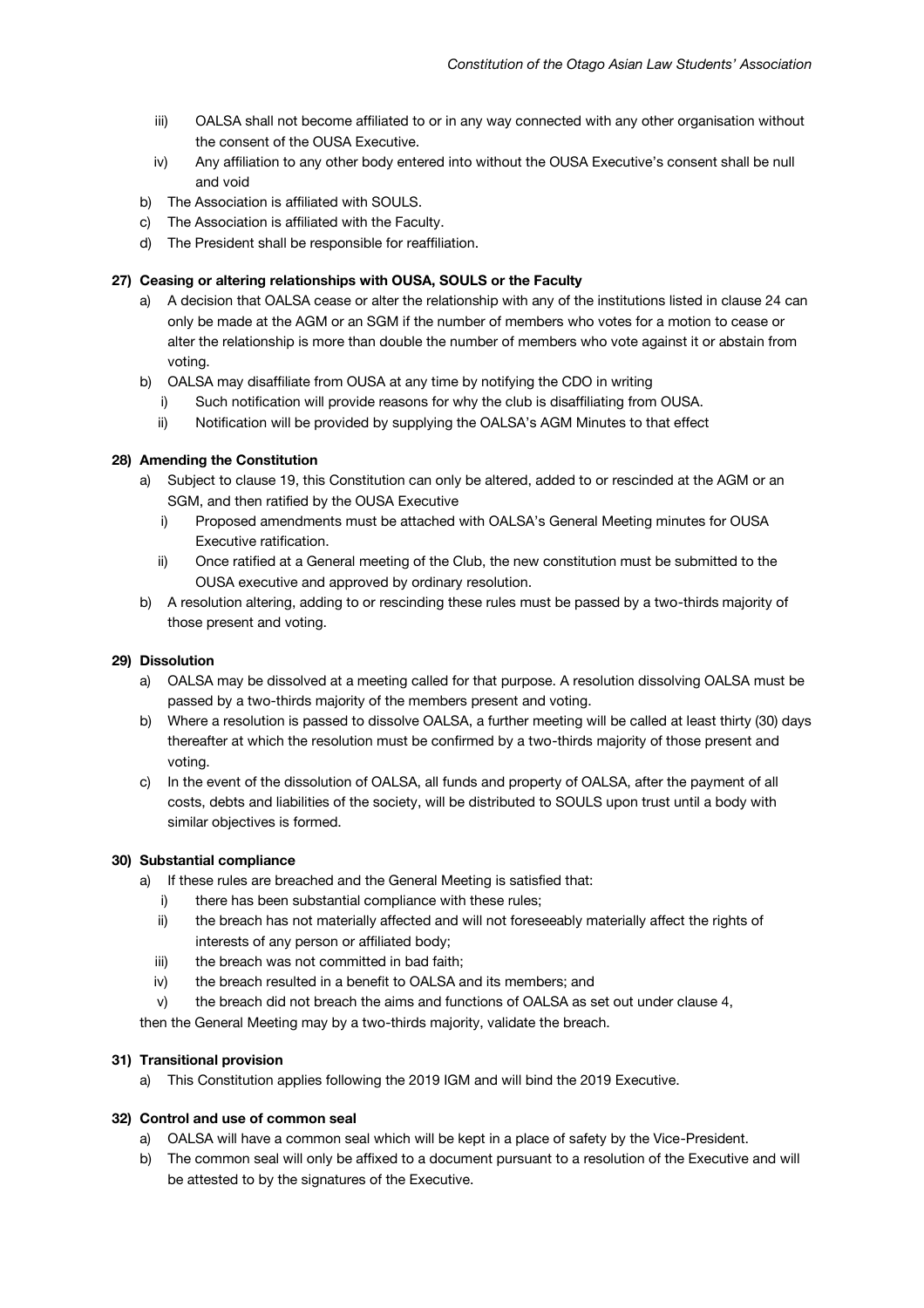c) The common seal will be affixed to all contracts and documents containing significant financial obligations incurred by OALSA.

# **33) Liabilities incurred by OALSA**

- a) OALSA shall not enter into any loan agreement of a value greater than NZ\$1000 without approval by ordinary resolution of the OUSA Executive.
- b) OUSA shall not be responsible for any liabilities or debts incurred by the OALSA.

# **34) Powers of OUSA with respect to OALSA**

- a) Affiliation to OUSA shall not limit or affect the rights and powers of OUSA or any of its committees in respect of any matter.
- b) The OUSA Executive may, at any time, by ordinary resolution:
	- i) Inspect the Club's financial records, asset register, and membership list;
	- ii) Appoint a committee to conduct an examination of the affairs of the Club and to report thereafter to the OUSA Executive;
	- iii) Convene a Special General Meeting of the Club for any purpose;
	- iv) Appoint a temporary Club Committee to replace the regular Club Committee for such time, and with such powers, as the OUSA Executive may determine;
	- v) Disaffiliate the Club.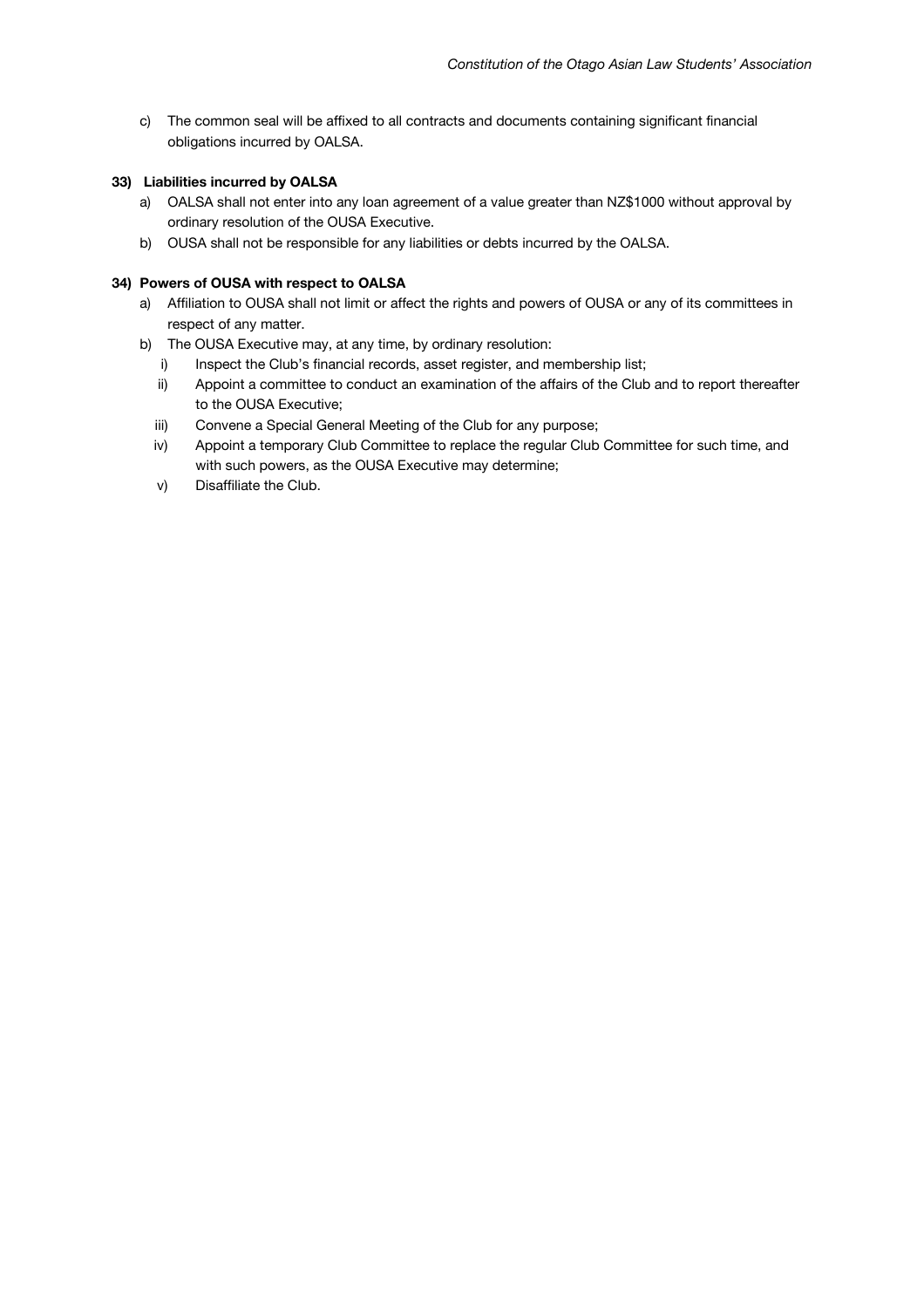# **Schedule 1**

# **PRESIDENT**

### **Role description**

# **1) General**

- a) The President works with the Executive to coordinate and oversee initiatives undertaken by OALSA.
- b) The President acts as the official representative of OALSA.
- c) The President endeavors to further the objectives of OALSA.
- d) The President represents and promotes the concerns and interests of Members.
- e) The President shall set the calendar in conjunction with relevant Executive members and the Faculty, where appropriate.
- f) The President is the direct liaison between OALSA and other institutions.
- g) The President shall be responsible for reaffiliation per clause 24(d).

# **2) Meetings**

- a) The President chairs Executive meetings.
- b) The President shall work with other Executive members to set the agenda for meetings.

#### **3) Finance**

- a) The President, Vice President and Treasurer shall be joint signatories to all cheques and bank accounts.
- b) The President shall attend all finance meetings between the President, Vice-President and the Treasurer.

#### **4) Administration of Constitution**

- a) The President will support the Vice-President when drafting changes to the Constitution as directed by executive proposals.
- b) The President shall support the Vice-President when updating the Schedules of the Constitution.
- c) To administer the Constitution, the President will delegate duties and responsibilities to other Executive members over the course of an election term, as they see fit.

# **5) Membership**

a) The President along with the Vice-President shall be responsible for promoting the recruitment of members at the beginning of each year.

#### **6) Sponsorship**

- a) It is the President's responsibility to facilitate and seek sponsorship of OALSA activities.
- b) The President shall maintain good relationships with a variety of sponsors and potential sponsors.

#### 7) **Promotion**

a) The President shall coordinate with the Communications Officer for the general oversight of OALSA's Facebook Page and Facebook Group.

# **8) Admissions Committee**

a) The President, or another executive member nominated by the President, shall sit on the second-year admissions committee.

# 9) **Inter-executive Communication**

a) The President shall liaise with SOULS, TRWP, PILSA, PILO, OUSA-affiliated Asian cultural clubs, SALSA, CLC, KLSA, UCALSS, ALSA(Waikato), ALSA(VuW), ALN, and all other relevant law executives.

# **10) Alumni Network**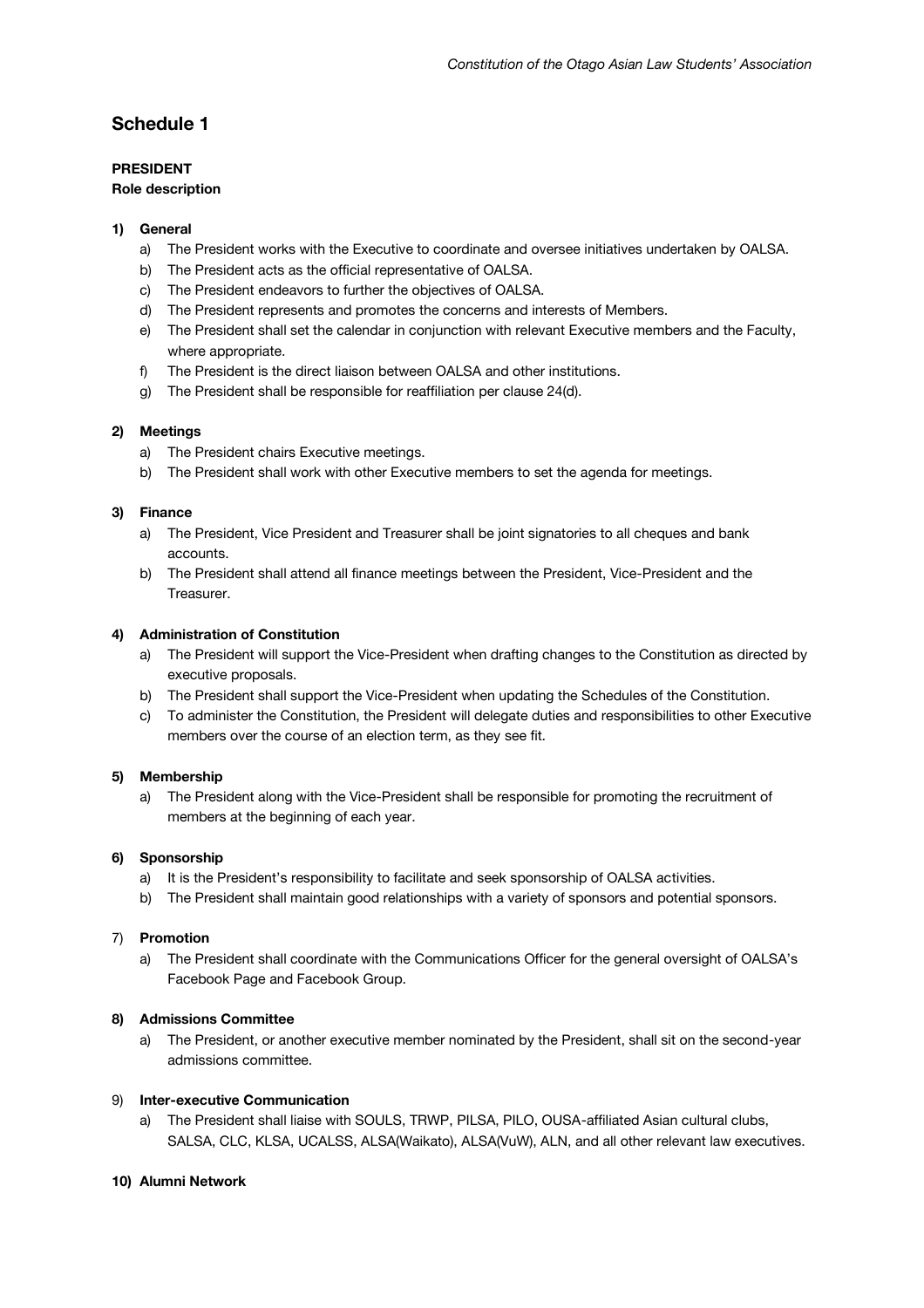a) It is the President's responsibility, jointly with the Vice-President, to manage and promote the OALSA Alumni Network.

### **11) General Executive**

a) As a general executive, the President must attend all OALSA meetings and contribute to the running of OALSA activities generally.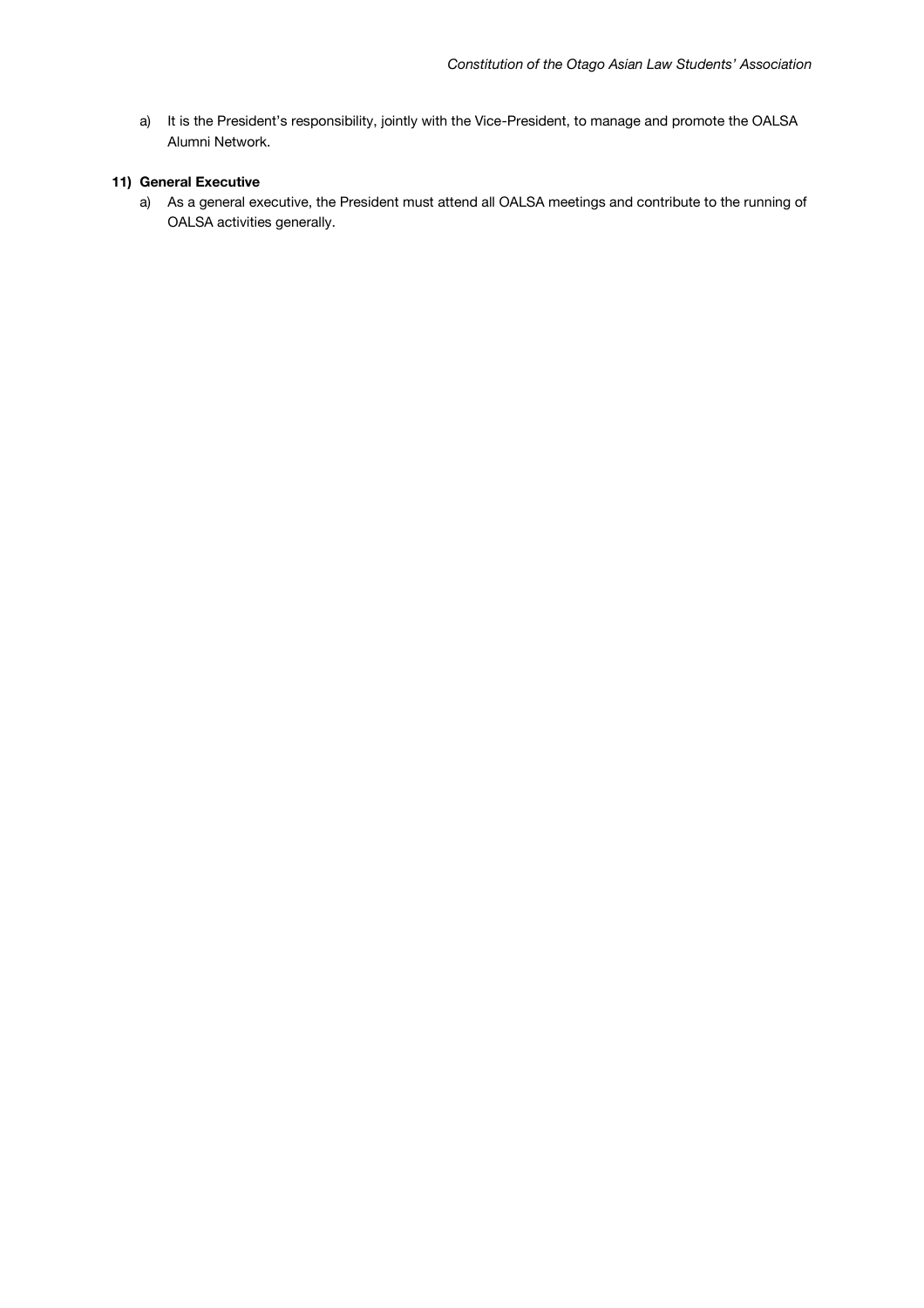# **VICE PRESIDENT**

# **Role Description**

# **1) General**

- a) The Vice-President will assist the President in overseeing and coordinating activities undertaken by OALSA.
- b) The Vice-President shall facilitate any room bookings required to run OALSA initiatives. The Vice-President shall check the OALSA email account daily and respond to emails where necessary.
- c) The Vice-President of OALSA shall be generally responsible for any correspondence that OALSA sends or receives via the OALSA email account.

# **2) Meetings**

- a) The Vice-President shall notify the Executive of any meetings
- b) The Vice-President shall liaise with the President to set the agenda for meetings

# **3) Finance**

- a) The President, Vice-President and Treasurer shall be joint signatories to all cheques and bank accounts.
- b) The Vice-President shall attend finance meetings with the President and Treasurer.

# **4) Administer the Constitution**

- a) The Vice-President shall ensure that all meetings, notices and other acts required under the Constitution are given or done.
- b) The Vice-President shall ensure that up to date copies of the Constitution are readily available.
- c) The Vice-President shall draft changes to the Constitution arising from Executive proposals in conjunction with the President.
- d) The Vice-President will advise on potential changes to the Constitution or the Schedules of the Constitution.
- e) The Vice-President shall update the Schedules of the Constitution when and where required.

# **5) Membership**

a) The Vice-President along with the President shall be responsible for promoting the recruitment of members at the beginning of each year.

# **6) Executive Responsibility**

a) In the event of the President's absence, the Vice-President is to take over all responsibilities of the President.

# **7) Alumni Network**

- a) It is the Vice-President's responsibility, jointly with the President, to manage and promote the OALSA Alumni Network.
- b) The Vice-President must, by the end of the academic year, update the alumni member list, email list, and Facebook Group to include all out-going finalists.

# **8) General Executive**

a) As a general Executive, the Vice-President must attend all OALSA meetings and contribute to the running of OALSA activities generally.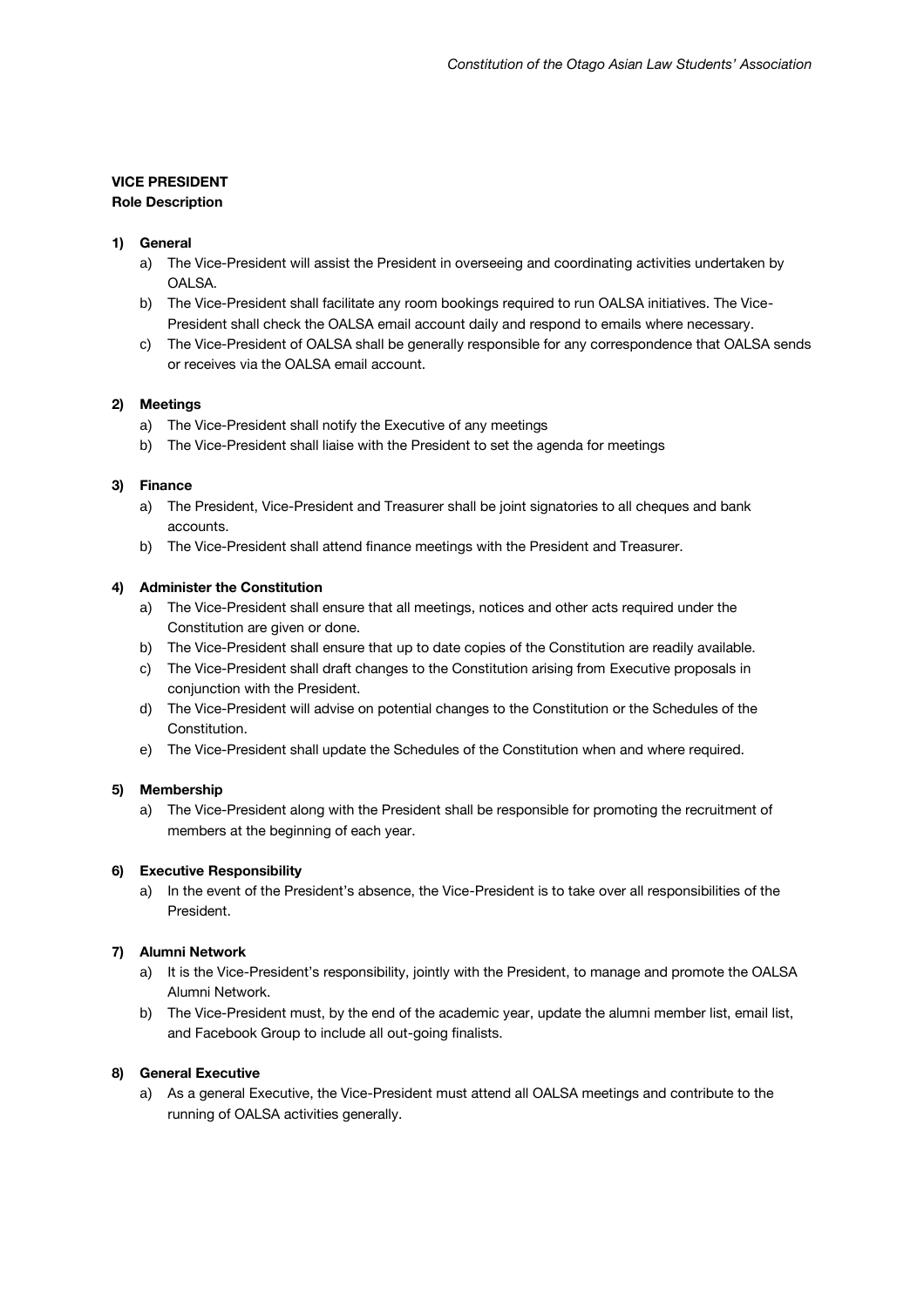### **TREASURER**

#### **Role description**

### **1) General**

- a) The Treasurer is responsible for all aspects of OALSA's financial management.
- b) The Treasurer along with the President and Vice-President are ultimately responsible for maintaining the financial accounts.
- c) The Treasurer shall inform the Executive of OALSA's financial position
- d) The Treasurer shall oversee and keep accurate and up to date records of all receipts, deposits, payments and invoices.
- e) The Treasurer shall ensure OALSA is financially sustainable and spends money according to its internal policies and external obligations.

### **2) Minutes**

- a) The Treasurer should have working knowledge of meeting procedure and apply it during meetings and while recording the minutes
- b) The Treasurer will record and maintain minutes from all OALSA meetings for future executives
- c) The Treasurer shall make sure these minutes, correspondence and records are maintained in the Google Drive for the current year, and accessible for following executives.

# **3) Internal tasks**

a) The Treasurer is tasked with setting budgets in consultation with the President, Vice-President and other relevant Executive members, and handling money for all events.

#### **4) General executive**

a) As a general Executive, the Treasurer must attend all OALSA meetings and contribute to the running of OALSA activities generally.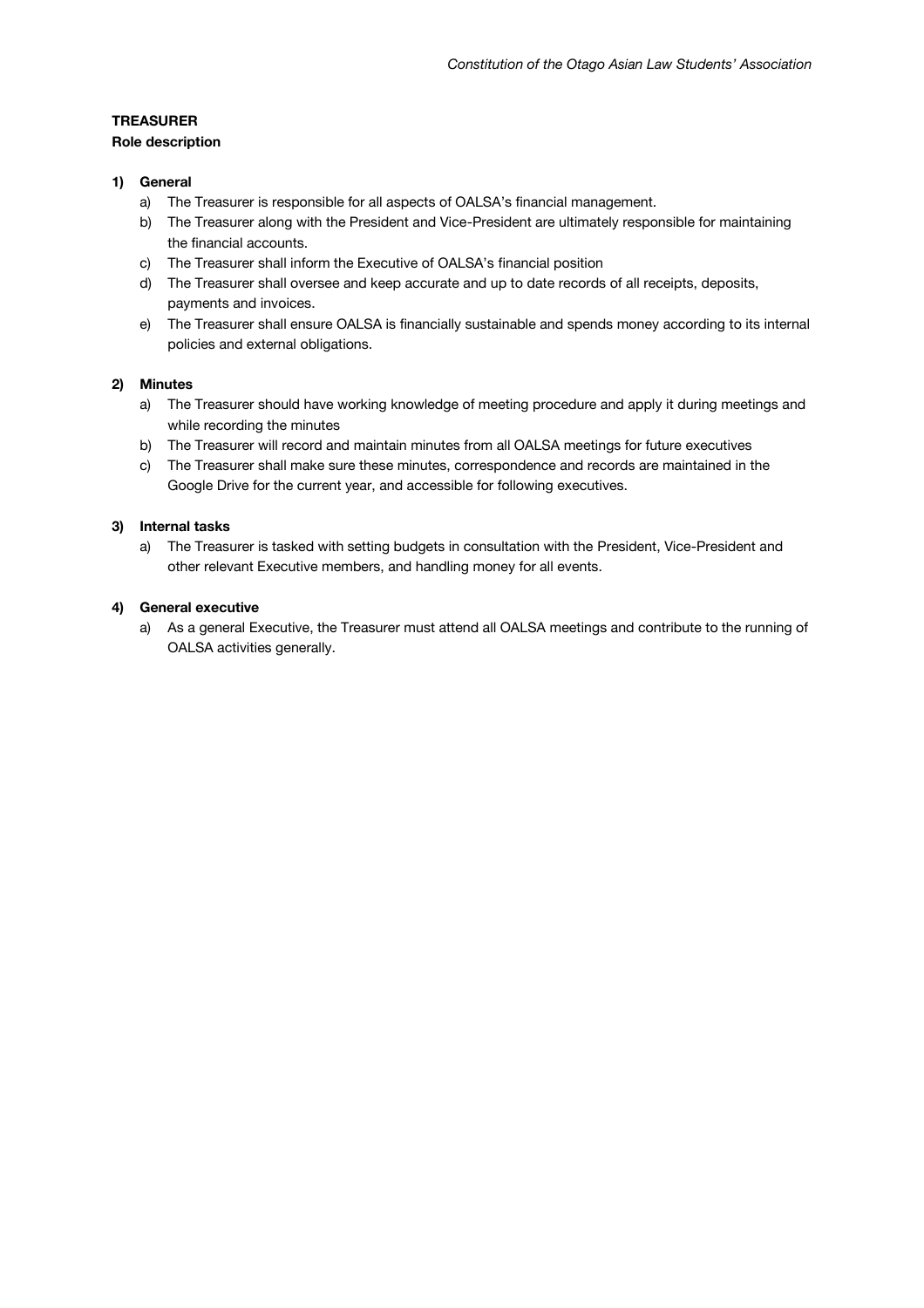# **EVENTS OFFICER**

# **Role description**

# **1) General**

- a) The Events Officeris generally responsible for the social functions hosted by OALSA.
- b) The purpose of social functions are to further the aims and objectives of OALSA, namely to build a community within the Association.
- c) The Events Officershould organise a variety of social events for OALSA. These can include but are not limited to:
	- i) Welcome to Law School Junior Breakfast Event for First Years and Second Years;
	- ii) Launch Night in Semester One ;
	- iii) Member potlucks every semester;
	- iv) Collaboration events with other clubs and societies such as SOULS, PILSA, PILO and TRWP;
	- v) A speaker series 'Asian Lawyers to Watch Speaker Series' (organised jointly with Educations Officer);
	- vi) Wellness Week initiatives (organised jointly with the Mentoring and Equity Officer); and
	- vii) A yearly fundraising event.
- d) The Events Officer may additionally initiate, after consultation with the Executive, other events they believe will help promote OALSA's aims and objectives.

# **2) Sponsorship**

a) The Events Officer shall coordinate with the President for the sponsorship of social events.

# 3) **Promotion of events**

a) The Events Officer shall coordinate with the Communications Officer for the promotion of social events on the OALSA Members-Only Facebook Group, the publicFacebook Page, the public Instagram, and the alumni Facebook Group

# **4) General Executive**

a) As a general Executive, the Events Officer must attend all OALSA meetings and contribute to the running of OALSA activities generally.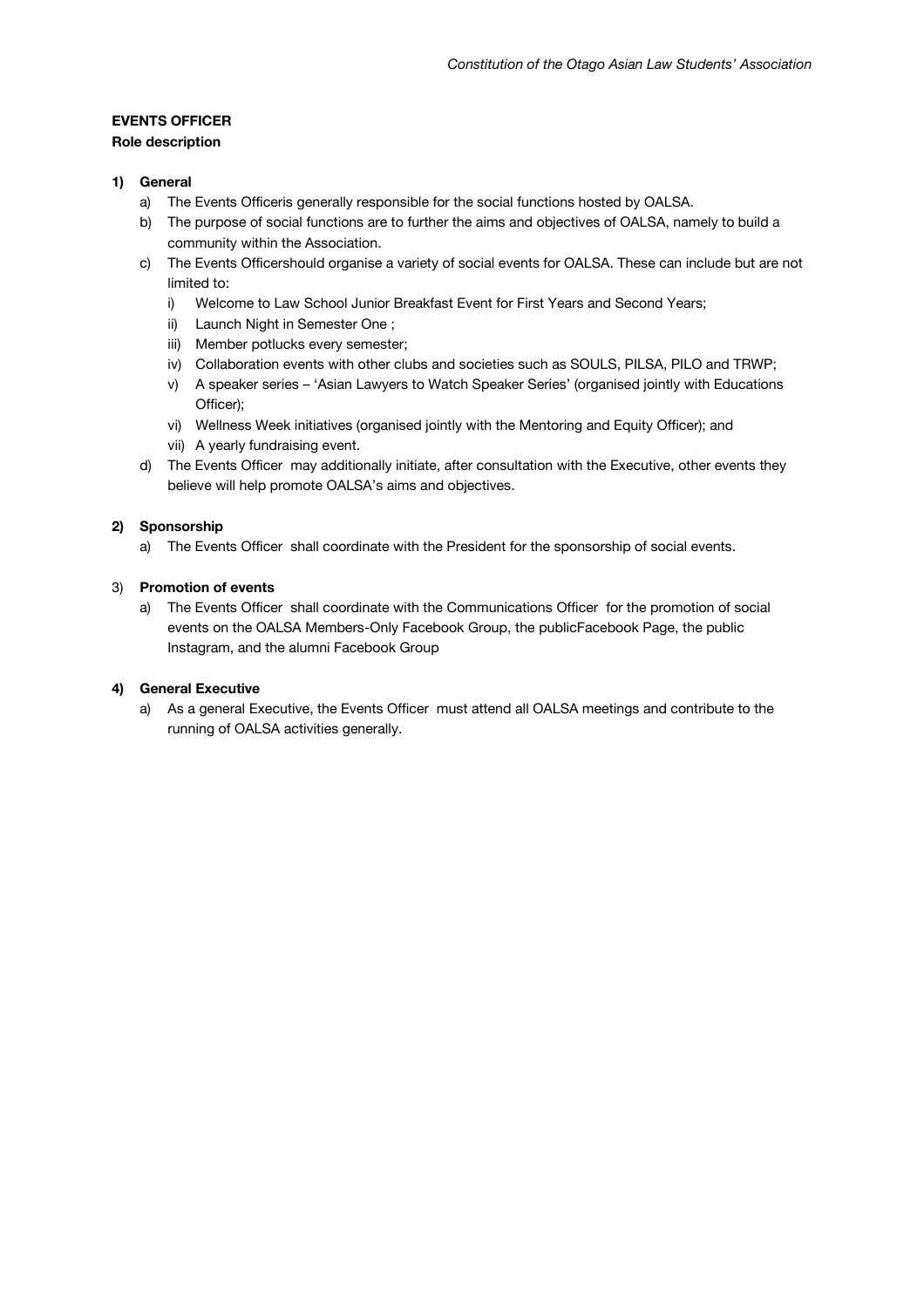# **EDUCATIONS OFFICER**

# **Role Description**

### **1) General**

a) The Educations Officer is generally responsible for the education of the Association. This will be facilitated through OALSA's Education Initiatives.

# 2) **Education Initiatives**

- a) Generally, Education Initiatives are to be implemented throughout the year to provide study support and assistance to OALSA members.
- b) The Education Officer Is responsible for organising the first- and second-year study workshops which will coincide with assignments and deadlines.
- c) The Educations Officer Is also responsible for organising regular casual drop in evenings for members to ask questions/ ask for help.

# 3) **Promotion of Education Initiatives**

- a) The Educations Officer shall coordinate with the Communications Officer to promote the Education Initiatives.
	- i) This can include, but is not limited to, promoting careers opportunities, internship due dates and recruitment information.

### 4) **Speaker Series**

- a) The Educations Officer is responsible for running speaker series, such as an 'Asian Lawyers to Watch Speaker Series'.
- b) The speaker series may be organised jointly with Events Officer.

# **5) General Executive**

a) As a general Executive, the Educations Officer must attend all OALSA meetings and contribute to the running of OALSA activities generally.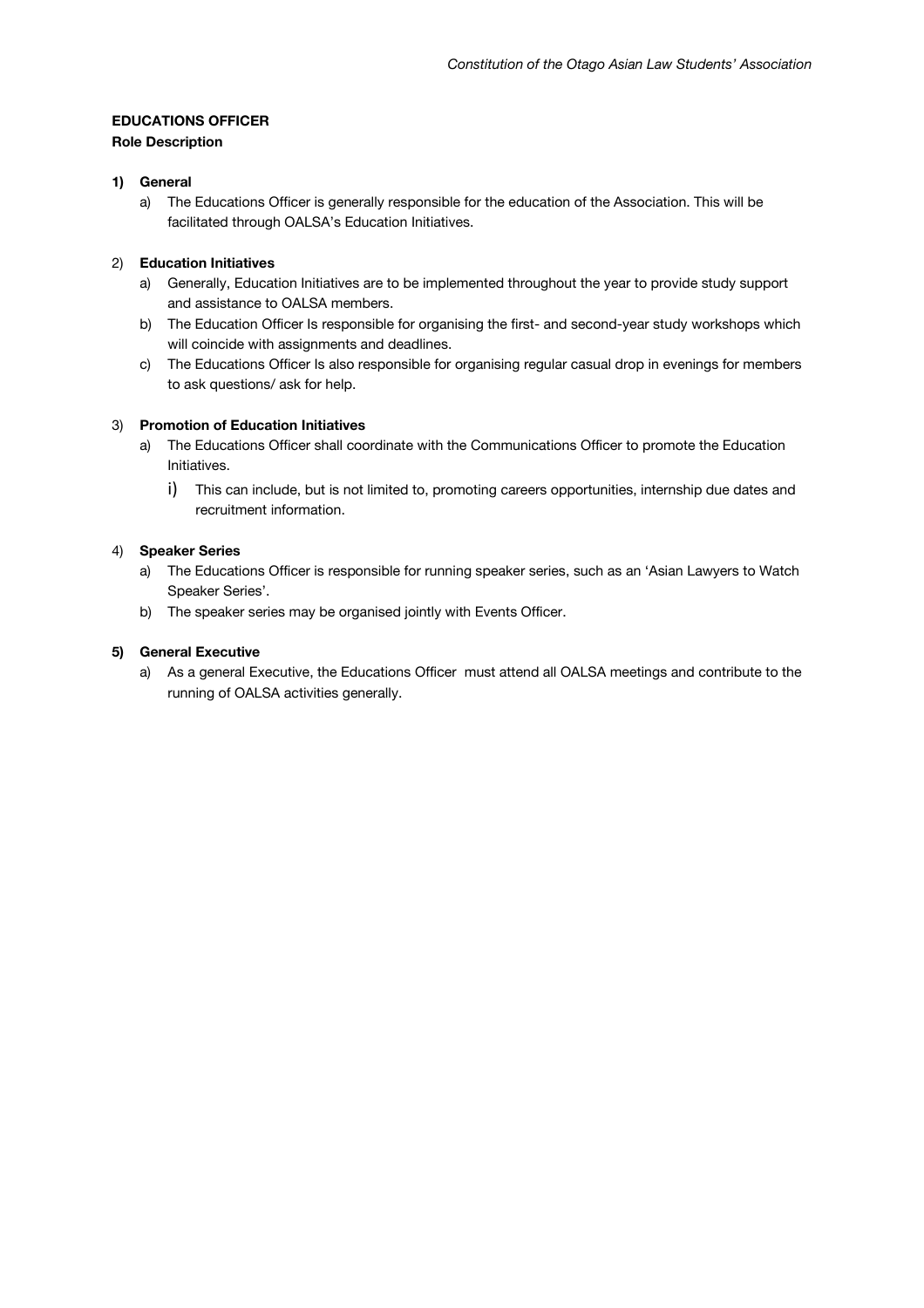#### **MENTORING AND EQUITY OFFICER**

#### **1) General**

a) The Mentoring and Equity Officer is responsible for the welfare of the Association. This will be facilitated through the Mentoring Scheme

#### **2) Mentoring Scheme**

- a) The Mentoring and Equity Officer is responsible for organising an Association-wide mentoring scheme at the beginning of the year. This will involve pairing more senior members of the society with younger members and provide an intimate support network within the society.
- b) The Mentoring and Equity Officer is also responsible for organising events, in coordination with the Events Representative, to facilitate the mentoring programme.

#### **3) Promotion of Education Initiatives**

a) The Mentoring and Equity Officershall coordinate with the Communications Officerto promote the Mentoring Scheme.

# **4) Equity**

- a) The Mentoring and Equity Officer shall ensure the interests of all groups and demographics within the Association's membership are being considered in decisions and actions. This involves *inter alia*  ensuring due regard is given to all cultural groups within the Association's membership.
- b) The Equity Officer is generally responsible for equity within the society including, but not limited to:
	- i) Ensuring initiatives run by OALSA are welcoming and tolerant.
		- ii) Consultation with the Faculty, SOULS, TRWP, PILO, PILSA, and all OUSA-affiliated Asian cultural associations on matters pertaining to equity.
	- iii) Facilitating equity forums
	- iv) Providing guidance on the application of the applicable equity policies
	- v) Ensuring members behave consistently with the University of Otago Code of Conduct
	- vi) Reporting to all relevant bodies including the Executive and the Faculty on matters pertaining to equity
- c) The Mentoring and Equity Officer must establish, maintain and promote a mechanism for members to voice any concerns or queries about OALSA, the Faculty, SOULS, or any related body.

#### **5) Welfare**

- a) The Mentoring and Equity Officer shall promote the welfare of the Association's members.
- b) This includes *inter alia:*

i) Providing pathways for members to reach out for support;

- ii) Organising wellness week initiatives (jointly with SOULS and the Events Officer); and
- ii) Ensuring that all OALSA initiatives promote the wellness of its members and the Executive.

# **6) General Executive**

a) As a general Executive, the Mentoring and Equity Officer must attend all OALSA meetings and contribute to the running of OALSA activities generally.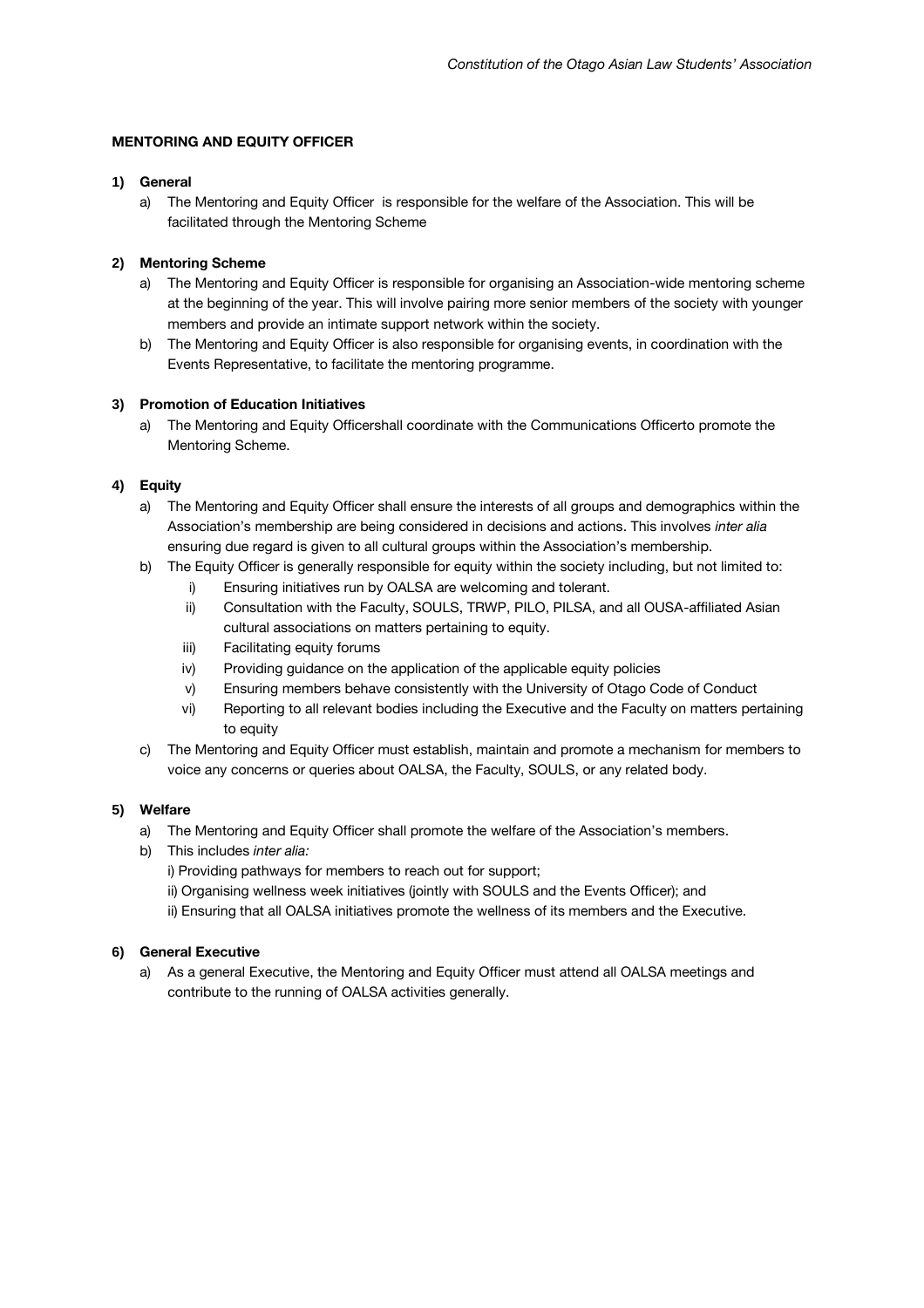# **COMMUNICATIONS OFFICER**

# **Role Description**

# **1) General**

**a)** The Communications Officer is responsible for OALSA's social media and any publications OALSA may release during the year.

# **2) Communications and Publications**

- **a)** The Communications Officer is responsible for the following:
	- i) Publication of OALSA's calendar on social media if available
	- ii) Publication of promotional material at the beginning of the year, including but not limited to pamphlets and posters
	- **iii)** Newsletter to be released during each mid Semester and inter Semester break
	- **iv)** Publication of Asian Lawyers to Watch Interview series, in coordination with the Events Officerwho will run a parallel Asian Lawyers to Watch Speaker Series
	- **v)** Publication of the Finalists Watch series
	- **vi)** Liasing with the Faculty, SOULS, PILSA, PILO and TRWP for input on their respective publications

# **3) Social**

- **a)** The Communications Officer is responsible for oversight, along with the President, of OALSA's social media.
- **b)** The Communications Officer, along with the President will ensure all social media is reflective of OALSA's values contained in clause 4.
- **c)** The Communications Officer must liaise with the Events, Mentoring and Equity, and Educations Officers to promote their initiatives.

# **4) Advocacy**

- a) The Communications Officer is responsible for advocating for the interests of the Association's members.
- b) This includes inter alia, drafting social media posts in relation to national holidays of interest to Asian communities.
- c) The Communications Officer may publish, in consultation with the Mentoring and Equity Officer and with the unanimous consent of all executive members, its own statement on
	- i) legislative reforms;
	- ii) developments in case law;
	- iii) domestic or international current affairs;
	- iv) any other political matter; and
	- v) significant University and Faculty matters.

# **5) General Executive**

**a)** As a general Executive, the Communications Officer must attend all OALSA meetings and contribute to the running of OALSA activities generally.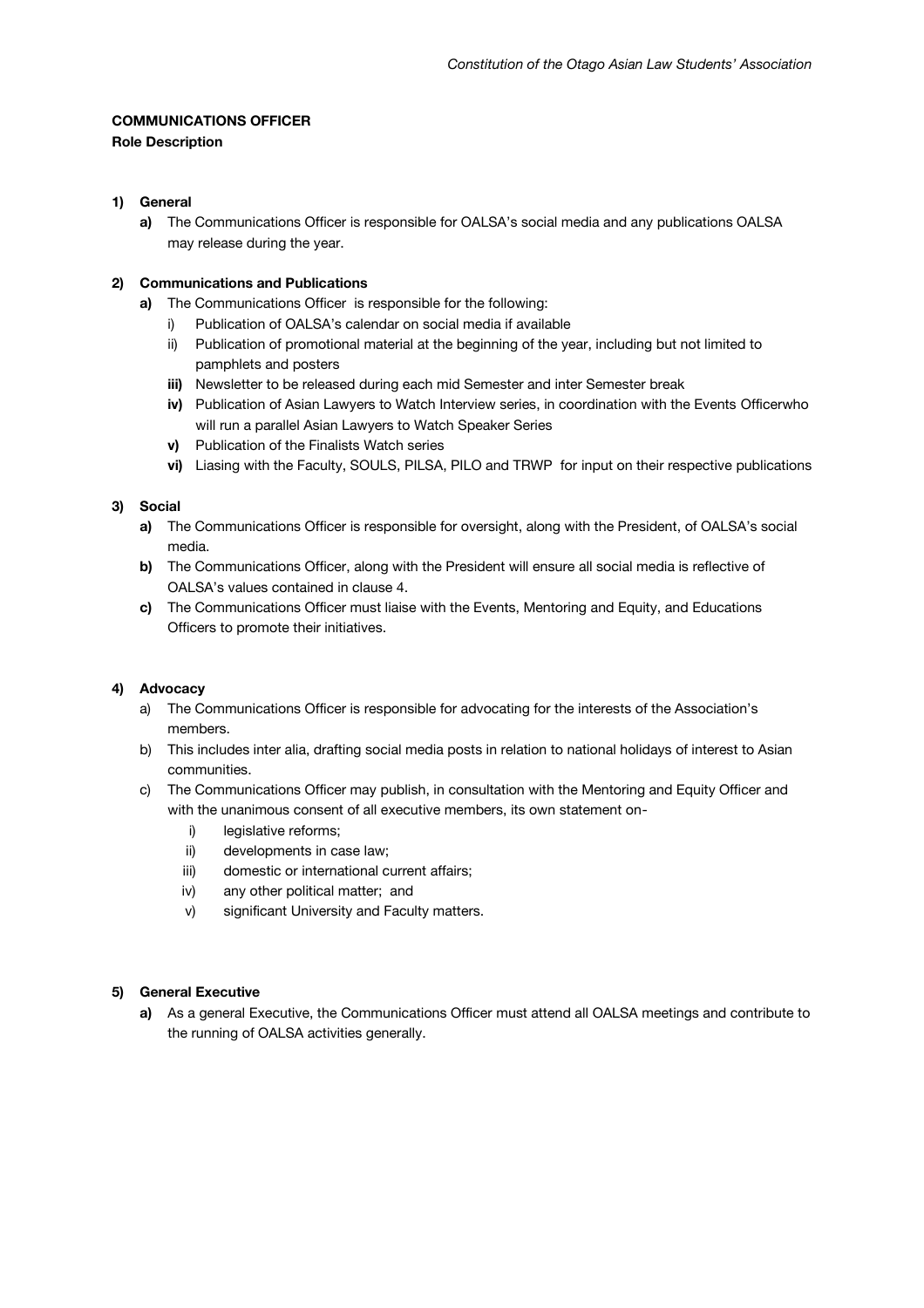# **JUNIOR REPRESENTATIVE(S)**

# **1) General**

a) The Junior Representative(s) are responsible for keeping OALSA updated with the needs of First and Second Years, and to provide a voice to encourage younger students within OALSA.

# **2) Education**

a) The Junior Representative(s) shall keep the Educations Officer up to date with tests, deadlines and exam dates for the purpose of Study Workshops.

#### **3) Events**

**a)** The Junior Representative(s) will liaise with the Events Officer for any First and/or Second Year focussed events.

#### **4) Promotion**

a) The JuniorRepresentative shall coordinate with the Communications Officer to promote second year specific education, mentoring and social events.

### **5) General Executive**

a) As a general Executive, the Junior Representative must attend all OALSA meetings and contribute to the running of OALSA activities generally.